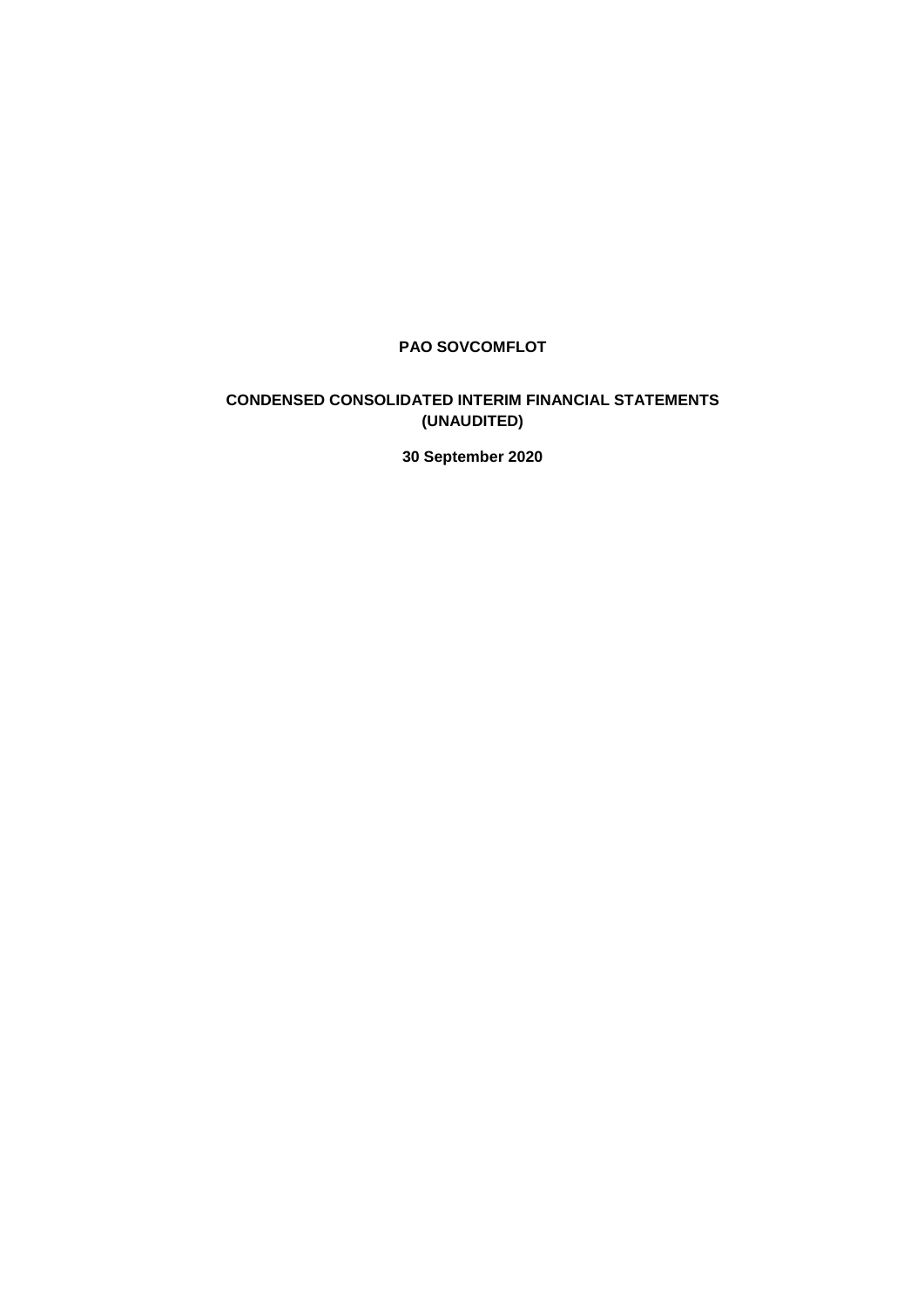## **Contents**

|     | <b>Consolidated Income Statement</b><br><b>Consolidated Statement of Comprehensive Income</b><br><b>Consolidated Statement of Financial Position</b><br><b>Consolidated Statement of Changes in Equity</b><br><b>Consolidated Statement of Cash Flows</b><br>Notes to the Condensed Consolidated Interim Financial Statements |    |  |
|-----|-------------------------------------------------------------------------------------------------------------------------------------------------------------------------------------------------------------------------------------------------------------------------------------------------------------------------------|----|--|
| 1.  | Organisation, Basis of Preparation and Accounting Policies                                                                                                                                                                                                                                                                    | 7  |  |
| 2.  | Revision of Classification in Interim Financial Statements                                                                                                                                                                                                                                                                    | 8  |  |
| 3.  | Time Charter Equivalent Revenues                                                                                                                                                                                                                                                                                              | g  |  |
| 4.  | Segment Information                                                                                                                                                                                                                                                                                                           | 10 |  |
| 5.  | <b>Income Taxes</b>                                                                                                                                                                                                                                                                                                           | 11 |  |
| 6.  | Fleet                                                                                                                                                                                                                                                                                                                         | 11 |  |
| 7.  | <b>Vessels Under Construction</b>                                                                                                                                                                                                                                                                                             | 11 |  |
| 8.  | Investments in Joint Ventures                                                                                                                                                                                                                                                                                                 | 12 |  |
| 9.  | Derivative Financial Instruments                                                                                                                                                                                                                                                                                              | 12 |  |
| 10. | Receivables and Other Assets                                                                                                                                                                                                                                                                                                  | 13 |  |
| 11. | Cash and Bank Deposits                                                                                                                                                                                                                                                                                                        | 13 |  |
| 12. | Non-Current Assets Held for Sale                                                                                                                                                                                                                                                                                              | 13 |  |
| 13. | <b>Dividends</b>                                                                                                                                                                                                                                                                                                              | 14 |  |
| 14. | Payables and Other Liabilities                                                                                                                                                                                                                                                                                                | 14 |  |
| 15. | Secured Bank Loans                                                                                                                                                                                                                                                                                                            | 14 |  |
| 16. | <b>Other Loans</b>                                                                                                                                                                                                                                                                                                            | 14 |  |
| 17. | Leases                                                                                                                                                                                                                                                                                                                        | 15 |  |
| 18. | <b>Financial Assets and Financial Liabilities</b>                                                                                                                                                                                                                                                                             | 15 |  |
| 19. | <b>Contingent Liabilities</b>                                                                                                                                                                                                                                                                                                 | 17 |  |
| 20. | <b>Related Party Transactions</b>                                                                                                                                                                                                                                                                                             | 17 |  |
| 21. | Events After the Reporting Period                                                                                                                                                                                                                                                                                             | 18 |  |
| 22. | Date of Issue                                                                                                                                                                                                                                                                                                                 | 18 |  |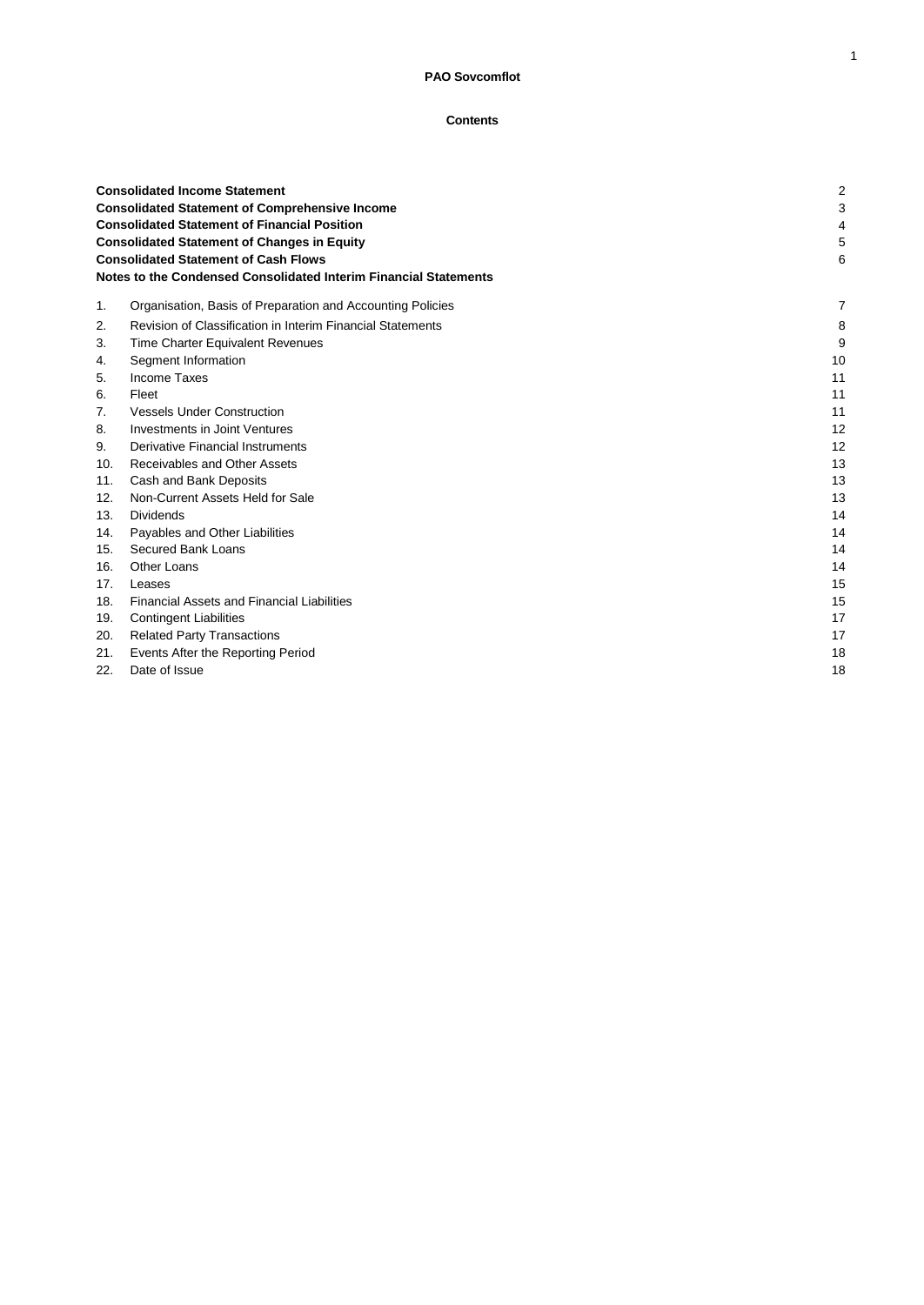#### **Consolidated Income Statement For the periods ended 30 September 2020 (unaudited)**

|                                                   |             | Nine months ended<br>(unaudited) |                 | Three months ended<br>(unaudited) |                 |
|---------------------------------------------------|-------------|----------------------------------|-----------------|-----------------------------------|-----------------|
|                                                   |             | 30/09/2020                       | 30/09/2019      | 30/09/2020                        | 30/09/2019      |
|                                                   | <b>Note</b> | \$'000                           | \$'000          | \$'000                            | \$'000          |
|                                                   |             |                                  | Restated-Note 2 |                                   | Restated-Note 2 |
| Revenue                                           | 3           | 1,298,270                        | 1,170,539       | 346,965                           | 376,474         |
| Voyage expenses and commissions                   |             | (228, 513)                       | (294,099)       | (59,908)                          | (94,009)        |
| Time charter equivalent revenues                  | 3           | 1,069,757                        | 876,440         | 287,057                           | 282,465         |
| <b>Direct operating expenses</b>                  |             |                                  |                 |                                   |                 |
| Vessels' running costs                            |             | 272,142                          | 264,953         | 101,617                           | 94,142          |
|                                                   |             | (272, 142)                       | (264, 953)      | (101, 617)                        | (94, 142)       |
| Net earnings from vessels' trading                |             | 797,615                          | 611,487         | 185,440                           | 188,323         |
| Other operating revenues                          |             | 17,165                           | 35,544          | 6,580                             | 13,985          |
| Other operating expenses                          |             | (10, 206)                        | (13,200)        | (4, 451)                          | (2,706)         |
| Depreciation, amortisation and impairment         |             | (312, 282)                       | (289, 048)      | (83, 325)                         | (97, 476)       |
| General and administrative expenses               |             | (67, 100)                        | (80, 809)       | (21, 052)                         | (26, 271)       |
| Loss on sale of non-current assets                |             | (2,380)                          | (169)           | (1,931)                           | (33)            |
| Allowance for credit losses                       |             | (602)                            | 187             | (373)                             | 228             |
| Share of profits in equity accounted investments  | 8           | 13,818                           | 8,635           | 685                               | 3,106           |
| <b>Operating profit</b>                           |             | 436,028                          | 272,627         | 81,573                            | 79,156          |
| Other (expenses) / income                         |             |                                  |                 |                                   |                 |
| Financing costs                                   |             | (145, 977)                       | (154, 971)      | (46, 748)                         | (51, 401)       |
| Interest income                                   |             | 7,558                            | 7,927           | 2,233                             | 2,414           |
| Other non-operating expenses                      |             | (1, 325)                         | (1, 444)        | (374)                             | (338)           |
| Gain / (loss) on hedge ineffectiveness            |             | 838                              | (163)           | 351                               | 113             |
| Gain on derecognition of dividend liability       |             | 19                               | 3,861           |                                   |                 |
| Foreign exchange gains                            |             | 8,106                            | 15,932          | 3,853                             | 504             |
| Foreign exchange losses                           |             | (27, 344)                        | (6,972)         | (11, 497)                         | (52)            |
| Net other expenses                                |             | (158, 125)                       | (135, 830)      | (52, 182)                         | (48, 760)       |
| Profit before income taxes                        |             | 277,903                          | 136,797         | 29,391                            | 30,396          |
| Income tax expense                                | 5           | (28, 430)                        | (19,901)        | (6, 288)                          | (4, 463)        |
| Profit for the period                             |             | 249,473                          | 116,896         | 23,103                            | 25,933          |
| Profit attributable to:                           |             |                                  |                 |                                   |                 |
| Owners of the parent                              |             | 248,879                          | 116,314         | 23,964                            | 26,271          |
| Non-controlling interests                         |             | 594                              | 582             | (861)                             | (338)           |
|                                                   |             | 249,473                          | 116,896         | 23,103                            | 25,933          |
| Earnings per share                                |             |                                  |                 |                                   |                 |
| Basic and diluted profit per share for the period |             |                                  |                 |                                   |                 |
| attributable to owners of the parent              |             | \$0.127                          | \$0.059         | \$0.012                           | \$0.013         |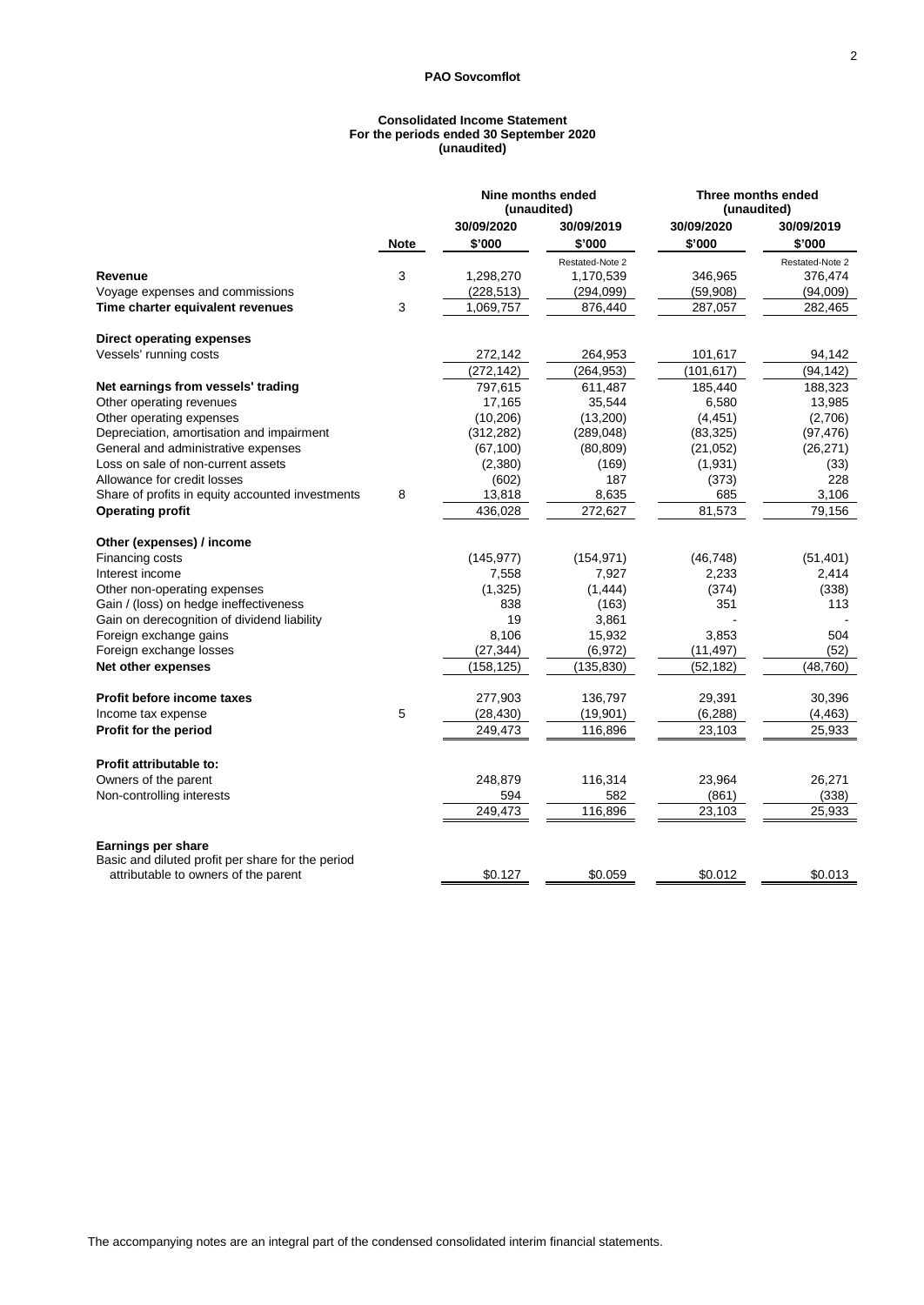#### **Consolidated Statement of Comprehensive Income For the periods ended 30 September 2020 (unaudited)**

|                                                                                                                                                                    |             | Nine months ended<br>(unaudited) |                        | Three months ended<br>(unaudited) |                      |
|--------------------------------------------------------------------------------------------------------------------------------------------------------------------|-------------|----------------------------------|------------------------|-----------------------------------|----------------------|
|                                                                                                                                                                    | <b>Note</b> | 30/09/2020<br>\$'000             | 30/09/2019<br>\$'000   | 30/09/2020<br>\$'000              | 30/09/2019<br>\$'000 |
| Profit for the period                                                                                                                                              |             | 249,473                          | 116,896                | 23,103                            | 25,933               |
| Other comprehensive income:                                                                                                                                        |             |                                  |                        |                                   |                      |
| Items to be reclassified to profit or loss in subsequent<br>periods:                                                                                               |             |                                  |                        |                                   |                      |
| Share of associates' other comprehensive income<br>Share of joint ventures' other comprehensive income<br>Exchange loss on translation from functional currency to | 8           | (27)<br>(2,266)                  | 8<br>2,139             | (15)<br>1,251                     | (3)<br>1,127         |
| presentation currency<br>Net (loss) / gain on derivative financial instruments                                                                                     |             | (6,993)                          | (1,930)                | (2,928)                           | (75)                 |
| (debited) / credited to other comprehensive income                                                                                                                 | 9           | (46, 019)<br>(55, 305)           | (41, 304)<br>(41, 087) | 6,887<br>5,195                    | (9, 214)<br>(8, 165) |
| Items not to be reclassified to profit or loss in<br>subsequent periods:                                                                                           |             |                                  |                        |                                   |                      |
| Remeasurement gains / (losses) on retirement benefit<br>obligations                                                                                                |             | 74                               | (112)                  | 56                                | (14)                 |
|                                                                                                                                                                    |             | 74                               | (112)                  | 56                                | (14)                 |
| Other comprehensive income for the period, net of tax                                                                                                              |             | (55,231)                         | (41,199)               | 5,251                             | (8, 179)             |
| Total comprehensive income for the period                                                                                                                          |             | 194,242                          | 75,697                 | 28,354                            | 17,754               |
| Total comprehensive income attributable to:                                                                                                                        |             |                                  |                        |                                   |                      |
| Owners of the parent                                                                                                                                               |             | 193,546                          | 75,092                 | 29,170                            | 18,014               |
| Non-controlling interests                                                                                                                                          |             | 696<br>194.242                   | 605<br>75,697          | (816)<br>28,354                   | (260)<br>17,754      |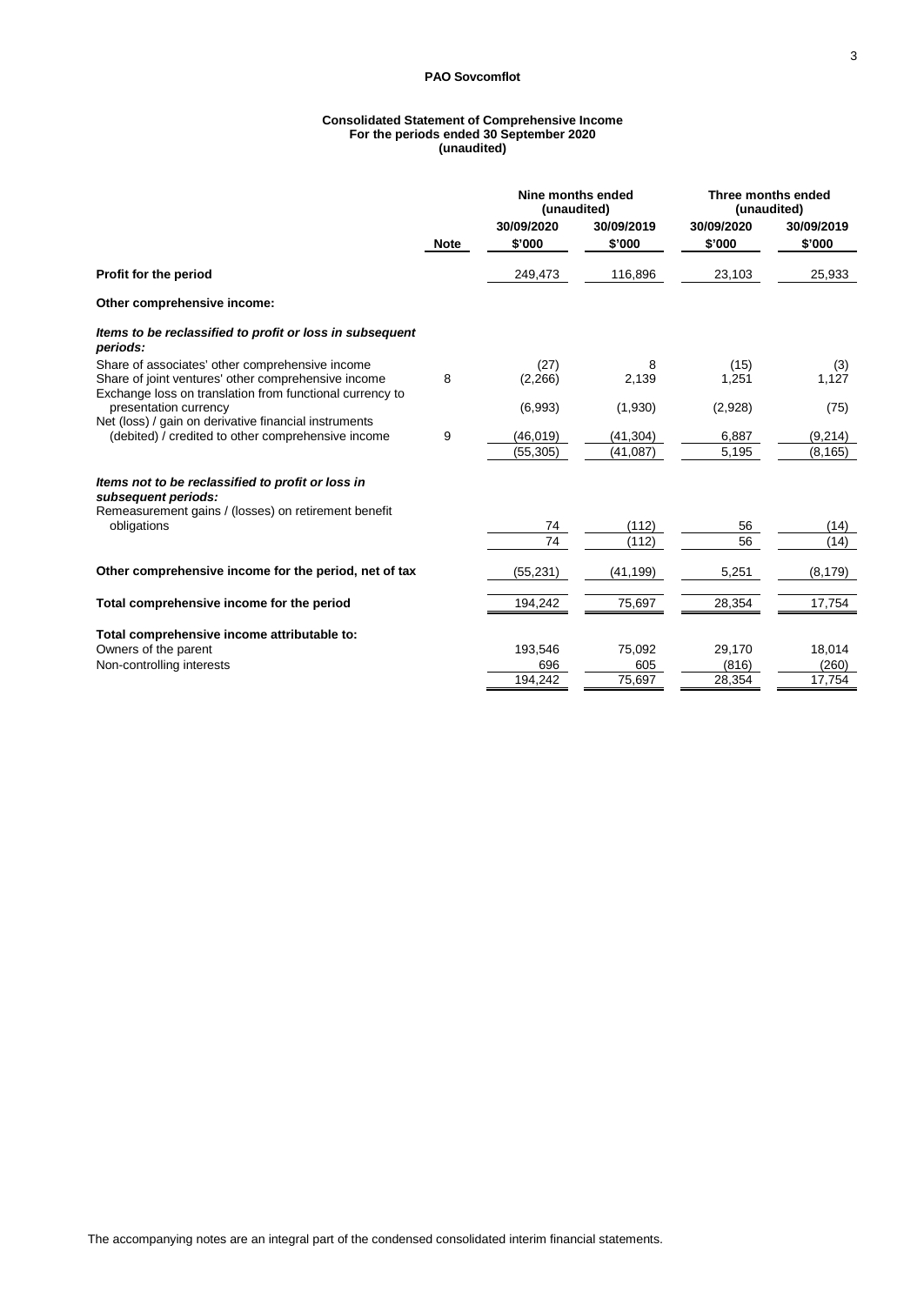#### **Consolidated Statement of Financial Position – 30 September 2020 (unaudited)**

|                                                                     | <b>Note</b> | 30/09/2020<br>(unaudited)<br>\$'000 | 31/12/2019<br>\$'000 |
|---------------------------------------------------------------------|-------------|-------------------------------------|----------------------|
| <b>Assets</b><br><b>Non-current assets</b>                          |             |                                     |                      |
| Fleet                                                               | 6           | 6,251,652                           | 6,121,734            |
| Right of use assets                                                 | 17          | 28,547                              | 45,895               |
| Vessels under construction                                          | 7           | 90,015                              | 179,579              |
| Intangible assets                                                   |             | 3,044                               | 5,891                |
| Other property, plant and equipment                                 |             | 38,456                              | 41,366               |
| Investment property<br>Investments in associates                    |             | 3,367<br>112                        | 4,435<br>105         |
| Investments in joint ventures                                       | 8           | 163,735                             | 152,255              |
| Equity instruments at fair value through profit or loss             |             | 351                                 | 480                  |
| Loans to joint ventures                                             |             | 51,343                              | 50,341               |
| Derivative financial instruments                                    | 9           | 3,391                               | 4,718                |
| Trade and other receivables                                         | 10          | 9,336                               | 8,705                |
| Deferred tax assets                                                 |             | 6,936                               | 5,250                |
| Bank deposits                                                       | 11          | 12,500<br>6,662,785                 | 15,500<br>6,636,254  |
| <b>Current assets</b>                                               |             |                                     |                      |
| Inventories                                                         |             | 41,535                              | 53,749               |
| Loans to joint ventures                                             |             |                                     | 11,804               |
| Derivative financial instruments                                    | 9           |                                     | 170                  |
| Trade and other receivables<br>Prepayments and other current assets | 10<br>10    | 91,564<br>13,023                    | 100,739<br>15,280    |
| Contract assets                                                     | 10          | 21,077                              | 41,605               |
| Current tax receivable                                              |             | 3,880                               | 5,592                |
| Bank deposits                                                       | 11          | 23,604                              | 26,865               |
| Cash and cash equivalents                                           | 11          | 603,413                             | 374,821              |
|                                                                     |             | 798,096                             | 630,625              |
| Non-current assets held for sale                                    | 12          | 17,649                              | 69,061               |
| <b>Total assets</b>                                                 |             | 815,745<br>7,478,530                | 699,686<br>7,335,940 |
| <b>Equity and liabilities</b>                                       |             |                                     |                      |
| <b>Capital and reserves</b>                                         |             |                                     |                      |
| Share capital                                                       |             | 405,012                             | 405,012              |
| Reserves                                                            |             | 3,064,573                           | 2,967,860            |
| Equity attributable to owners of the parent                         |             | 3,469,585                           | 3,372,872            |
| <b>Non-controlling interests</b><br><b>Total equity</b>             |             | 131,591<br>3,601,176                | 131,709<br>3,504,581 |
|                                                                     |             |                                     |                      |
| <b>Non-current liabilities</b>                                      |             |                                     |                      |
| Trade and other payables                                            | 14          | 15,851                              | 16,905               |
| Other non-current liabilities<br>Secured bank loans                 | 14          | 8,667                               | 3,663                |
| Other loans                                                         | 15<br>16    | 2,055,246<br>896,863                | 2,159,854<br>897,106 |
| Lease liabilities                                                   | 1/          | 30,041                              | 41,180               |
| Derivative financial instruments                                    | 9           | 55,373                              | 30,233               |
| Retirement benefit obligations                                      |             | 1,862                               | 2,599                |
| Provisions                                                          |             |                                     | 3,895                |
| Deferred tax liabilities                                            |             | 20,143                              | 6,297                |
| <b>Current liabilities</b>                                          |             | 3,084,046                           | 3,161,732            |
| Trade and other payables                                            | 14          | 192,443                             | 161,924              |
| Other current liabilities                                           | 14          | 49,894                              | 72,519               |
| <b>Contract liabilities</b>                                         |             | 9,775                               | 14,741               |
| Secured bank loans                                                  | 15          | 495,360                             | 378,955              |
| Other loans                                                         | 16          | 3,454                               | 3,314                |
| Lease liabilities<br>Current tax payable                            | 17          | 11,489<br>1,611                     | 19,120<br>394        |
| Derivative financial instruments                                    | 9           | 26,113                              | 18,660               |
| Provisions                                                          |             | 3,169                               |                      |
|                                                                     |             | 793,308                             | 669,627              |
| <b>Total liabilities</b>                                            |             | 3,877,354                           | 3,831,359            |
| <b>Total equity and liabilities</b>                                 |             | 7,478,530                           | 7,335,940            |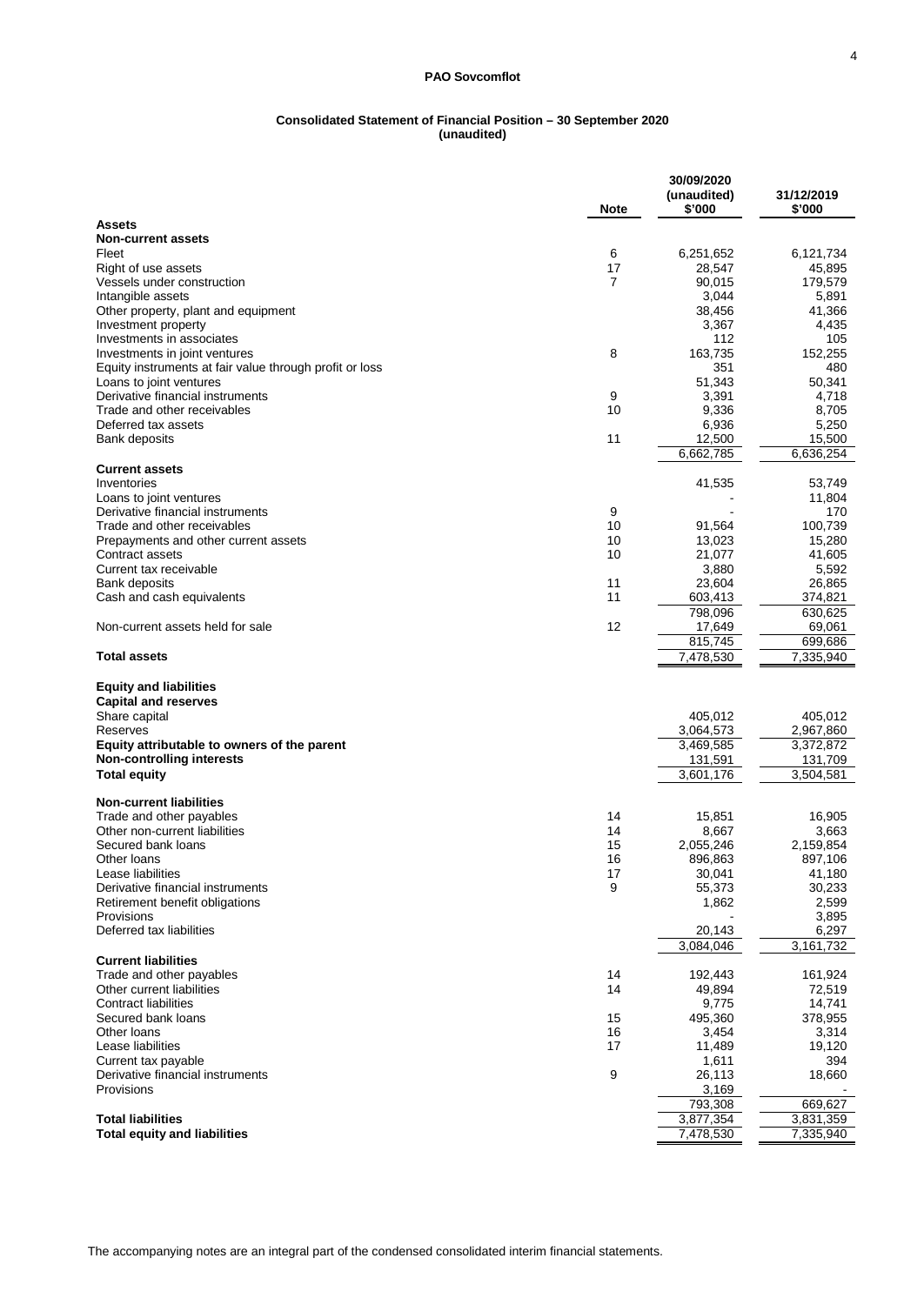#### **Consolidated Statement of Changes in Equity For the period ended 30 September 2020 (unaudited)**

|                                                                                                                       | <b>Share</b><br>capital | <b>Share</b><br>premium | Group<br>reconstruction<br>reserve | Hedging<br>reserve | <b>Currency</b><br>reserve | <b>Retained</b><br>earnings | <b>Attributable</b><br>to owners of<br>the parent | Non-<br>controlling<br>interests | <b>Total</b> |
|-----------------------------------------------------------------------------------------------------------------------|-------------------------|-------------------------|------------------------------------|--------------------|----------------------------|-----------------------------|---------------------------------------------------|----------------------------------|--------------|
|                                                                                                                       | \$'000                  | \$'000                  | \$'000                             | \$'000             | \$'000                     | \$'000                      | \$'000                                            | \$'000                           | \$'000       |
| At 1 January 2019                                                                                                     | 405,012                 | 818,845                 | (834, 490)                         | (2,359)            | (46, 876)                  | 2,863,107                   | 3,203,239                                         | 136,455                          | 3,339,694    |
| Profit for the period                                                                                                 |                         |                         |                                    |                    |                            | 116,314                     | 116,314                                           | 582                              | 116,896      |
| Other comprehensive income                                                                                            |                         |                         |                                    |                    |                            |                             |                                                   |                                  |              |
| Share of associates' other comprehensive income                                                                       |                         |                         |                                    |                    | 8                          |                             |                                                   |                                  |              |
| Share of joint ventures' other comprehensive income<br>Exchange (loss) / gain on translation from functional currency |                         |                         |                                    | 2,139              |                            |                             | 2,139                                             |                                  | 2,139        |
| to presentation currency<br>Net loss on derivative financial instruments debited to other                             |                         |                         |                                    |                    | (1,965)                    |                             | (1,965)                                           | 35                               | (1,930)      |
| comprehensive income                                                                                                  |                         |                         |                                    | (41, 304)          |                            |                             | (41, 304)                                         |                                  | (41, 304)    |
| Remeasurement losses on retirement benefit obligations                                                                |                         |                         |                                    |                    |                            | (100)                       | (100)                                             | (12)                             | (112)        |
| Total comprehensive income                                                                                            |                         |                         |                                    | (39, 165)          | (1, 957)                   | 116,214                     | 75,092                                            | 605                              | 75,697       |
| Effect of intragroup financing                                                                                        |                         |                         |                                    |                    |                            | 404                         | 404                                               | (404)                            |              |
| Dividends (Note 13)                                                                                                   |                         |                         |                                    |                    |                            | (22, 948)                   | (22, 948)                                         | (1,290)                          | (24, 238)    |
| At 30 September 2019 (unaudited)                                                                                      | 405,012                 | 818,845                 | (834, 490)                         | (41, 524)          | (48, 833)                  | 2,956,777                   | 3,255,787                                         | 135,366                          | 3,391,153    |
| At 1 January 2020                                                                                                     | 405,012                 | 818,845                 | (834, 490)                         | (32,062)           | (46, 457)                  | 3,062,024                   | 3,372,872                                         | 131,709                          | 3,504,581    |
| Profit for the period                                                                                                 |                         |                         |                                    |                    |                            | 248,879                     | 248,879                                           | 594                              | 249,473      |
| Other comprehensive income                                                                                            |                         |                         |                                    |                    |                            |                             |                                                   |                                  |              |
| Share of associates' other comprehensive income                                                                       |                         |                         |                                    |                    | (27)                       |                             | (27)                                              |                                  | (27)         |
| Share of joint ventures' other comprehensive income<br>Exchange (loss) /gain on translation from functional currency  |                         |                         |                                    | (2,266)            |                            |                             | (2,266)                                           |                                  | (2,266)      |
| to presentation currency<br>Net loss on derivative financial instruments debited to other                             |                         |                         |                                    |                    | (7,087)                    |                             | (7,087)                                           | 94                               | (6,993)      |
| comprehensive income                                                                                                  |                         |                         |                                    | (46, 019)          |                            |                             | (46, 019)                                         |                                  | (46, 019)    |
| Remeasurement gains on retirement benefit obligations                                                                 |                         |                         |                                    |                    |                            | 66                          | 66                                                | 8                                | 74           |
| Total comprehensive income                                                                                            |                         |                         |                                    | (48, 285)          | (7, 114)                   | 248,945                     | 193,546                                           | 696                              | 194,242      |
| Dividends (Note 13)                                                                                                   |                         |                         |                                    |                    |                            | (96, 833)                   | (96, 833)                                         | (814)                            | (97, 647)    |
| At 30 September 2020 (unaudited)                                                                                      | 405,012                 | 818,845                 | (834, 490)                         | (80, 347)          | (53, 571)                  | 3,214,136                   | 3,469,585                                         | 131,591                          | 3,601,176    |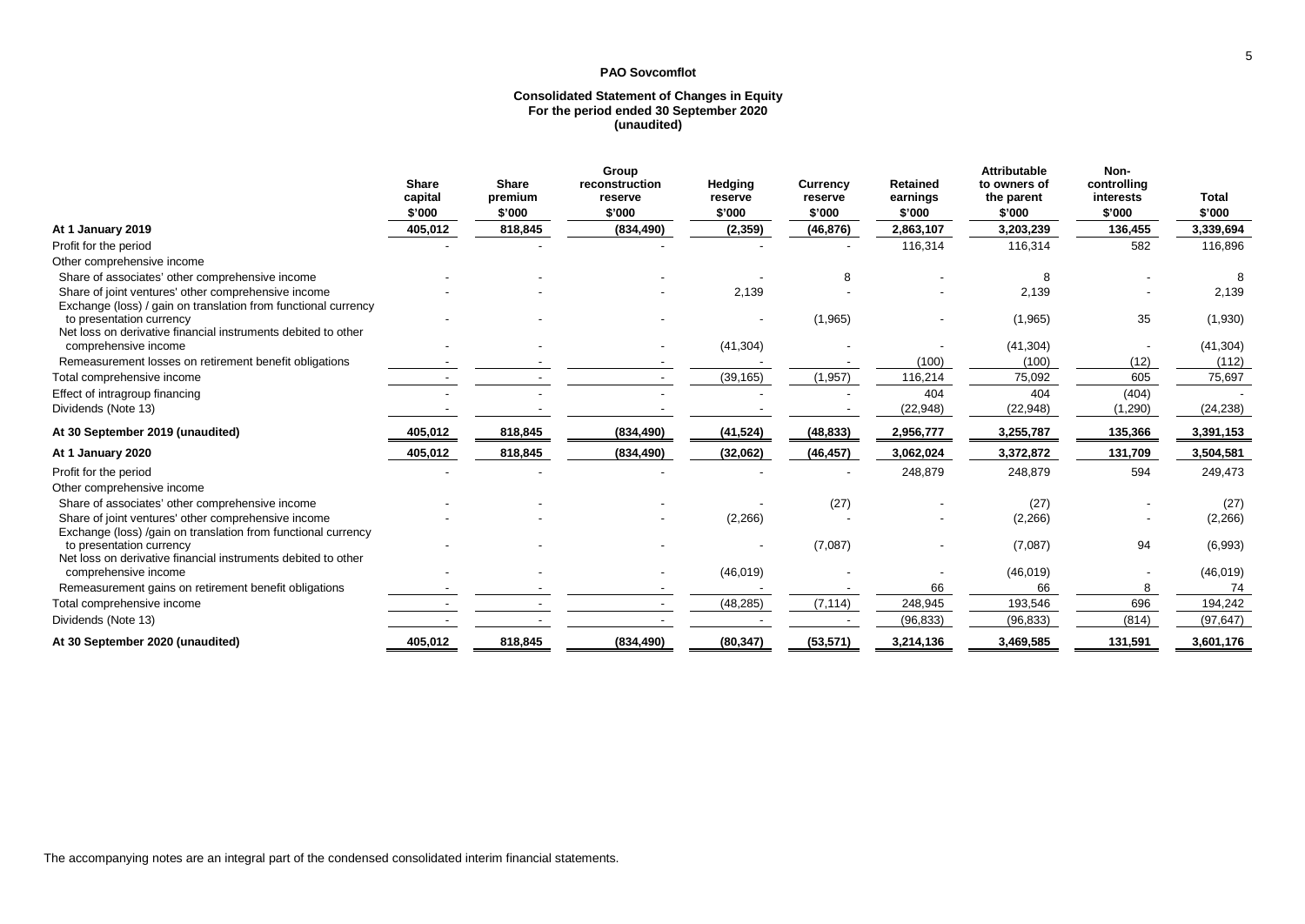### **Consolidated Statement of Cash Flows For the period ended 30 September 2020 (unaudited)**

|                                                                    | Nine months ended (unaudited) |                      |                      |  |
|--------------------------------------------------------------------|-------------------------------|----------------------|----------------------|--|
|                                                                    | <b>Note</b>                   | 30/09/2020<br>\$'000 | 30/09/2019<br>\$'000 |  |
| <b>Operating Activities</b>                                        |                               |                      | Restated-Note 2      |  |
| Cash received from vessels' operations                             |                               | 1,326,846            | 1,177,644            |  |
| Other cash receipts                                                |                               | 15,762               | 35,525               |  |
| Cash payments for voyage and running costs                         |                               | (492, 802)           | (542, 690)           |  |
| Other cash payments                                                |                               | (94, 794)            | (86, 521)            |  |
| Cash generated from operations                                     |                               | 755,012              | 583,958              |  |
| Interest received                                                  |                               | 5,863                | 5,062                |  |
| Income tax paid                                                    |                               | (14, 914)            | (14,666)             |  |
| Net cash from operating activities                                 |                               | 745,961              | 574,354              |  |
| <b>Investing Activities</b>                                        |                               |                      |                      |  |
| Expenditure on fleet                                               | 6                             | (54, 194)            | (63, 779)            |  |
| Fleet acquisitions in the period                                   | 6                             | (2,084)              |                      |  |
| Expenditure on vessels under construction                          | 7                             | (265, 407)           | (334, 327)           |  |
| Interest capitalised                                               | 7                             | (2,620)              | (2, 724)             |  |
| Expenditure on intangibles and other property, plant and equipment |                               | (824)                | (1, 215)             |  |
| Loan repayments by joint ventures                                  |                               | 11,887               |                      |  |
| Loans issued to joint ventures                                     |                               |                      | (1, 122)             |  |
| Proceeds from disposal and dissolution of investments              |                               | 289                  | 1,221                |  |
| Proceeds from sale of vessels                                      | 12                            | 48,464               | 8,942                |  |
| Proceeds from sale of other property, plant and equipment          |                               | 7,214                | 1,571                |  |
| Dividends received from equity accounted investments               |                               | 17                   | 124                  |  |
| Return / (placement) of bank term deposits                         | 11                            | 377                  | (24)                 |  |
| Net cash used in investing activities                              |                               | (256, 881)           | (391, 333)           |  |
| <b>Financing Activities</b>                                        |                               |                      |                      |  |
| Proceeds from borrowings                                           |                               | 244,613              | 289,197              |  |
| Repayment of borrowings                                            |                               | (249, 400)           | (258, 529)           |  |
| Financing costs                                                    |                               | (2,649)              | (5, 222)             |  |
| Repayment of lease liabilities                                     |                               | (14,065)             | (18,090)             |  |
| Repayment of liquidated damages                                    |                               | (1,366)              | (956)                |  |
| Restricted deposits under loan and lease agreements                | 11                            | 3,000                | (3,500)              |  |
| Release of funds in retention bank accounts                        | 11                            | 2,884                | 2,731                |  |
| Interest paid on borrowings                                        |                               | (121, 476)           | (131,004)            |  |
| Interest paid on lease liabilities                                 |                               | (4, 152)             | (5, 557)             |  |
| Interest paid on liquidated damages                                |                               | (899)                | (1, 560)             |  |
| Dividends paid to non-controlling interests                        |                               | (4,676)              | (2, 102)             |  |
| Dividends paid to owners of the parent                             |                               | (98,080)             | (22, 565)            |  |
| Net cash used in financing activities                              |                               | (246, 266)           | (157,157)            |  |
| <b>Increase in Cash and Cash Equivalents</b>                       |                               | 242,814              | 25,864               |  |
| Cash and Cash Equivalents at 1 January                             | 11                            | 374,821              | 267,571              |  |
| Net foreign exchange difference                                    |                               | (14, 222)            | 6,620                |  |
| Cash and Cash Equivalents at 30 September                          | 11                            | 603,413              | 300,055              |  |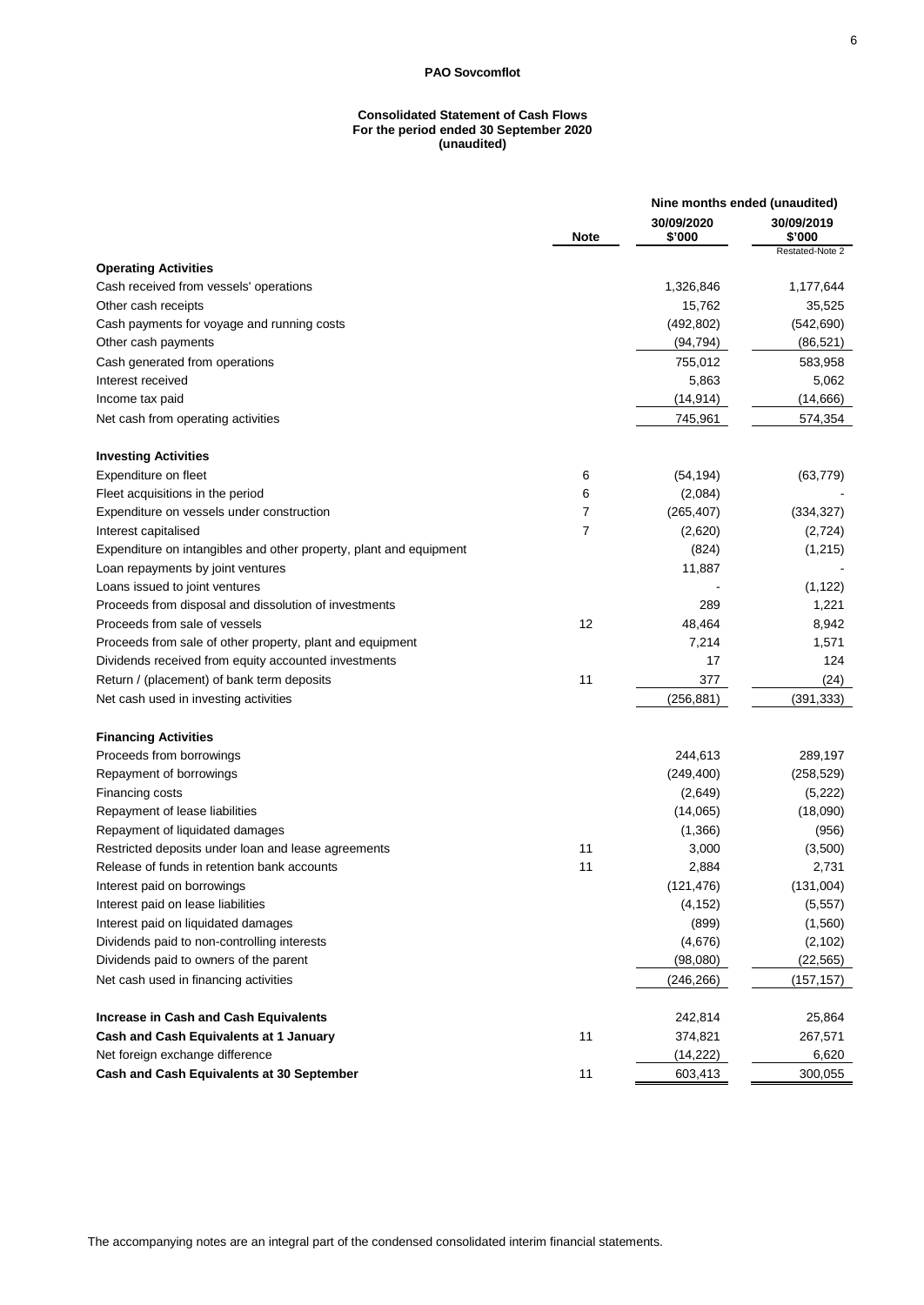#### 1. **Organisation, Basis of Preparation and Accounting Policies**

PAO Sovcomflot ("Sovcomflot" or "the Company") is a public joint stock company organised under the laws of the Russian Federation and was initially registered in Russia on 18 December 1995, as the successor undertaking to AKP Sovcomflot, in which the Russian Federation held 100% of the issued shares. Following an initial public offering of the Company's ordinary shares and listing on the Moscow Stock Exchange in October 2020, the Russian Federation currently holds 82.8% of the issued shares of the Company (see also Note 21).

The Company's registered office address is 3A, Moika River Embankment, Saint Petersburg 191186, Russian Federation and its head office is located at 6 Gasheka Street, Moscow 125047, Russian Federation.

The Company, through its subsidiaries (the "Group"), is engaged in ship owning and operating on a world-wide basis with a fleet of 132 vessels at the period end, comprising 53 oil tankers, 36 product tankers, 19 shuttle tankers, 11 gas carriers, 10 ice breaking supply vessels, 2 bulk carriers and 1 chartered in seismic vessel. For major changes in the period in relation to the fleet, see also Notes 6, 7 and 12.

#### **Basis of Preparation**

The condensed consolidated interim financial statements are unaudited and have been prepared in accordance with International Financial Reporting Standard (IFRS) - IAS 34 "Interim Financial Reporting". They do not include all of the information required for full annual financial statements and should be read in conjunction with the audited consolidated financial statements of the Group for the year ended 31 December 2019 which have been prepared in accordance with International Financial Reporting Standards as issued by the International Accounting Standards Board. Operating results for the nine-month period ended 30 September 2020 are not necessarily indicative of the results that may be expected for the year ending 31 December 2020.

#### *Currency translation*

For the purposes of these condensed consolidated financial statements, the exchange rates used for translating transaction amounts and monetary assets and liabilities are as follows:

|                       | 30/09/2020<br><b>Closing</b><br>\$1 | 30/09/2020<br>Average | 31/12/2019<br><b>Closing</b><br>\$1 | 30/09/2019<br>Average<br>\$1 |  |
|-----------------------|-------------------------------------|-----------------------|-------------------------------------|------------------------------|--|
| Russian Roubles (RUR) | 79.6845                             | 70.7778               | 61.9057                             | 65.0789                      |  |
| Pounds Sterling (GBP) | 0.7766                              | 0.7874                | 0.7629                              | 0.7861                       |  |
| Euro (EUR)            | 0.8566                              | 0.8902                | 0.8928                              | 0.8897                       |  |

#### **Significant Accounting Policies**

The accounting policies adopted in the preparation of the condensed consolidated interim financial statements are consistent with those followed in the preparation of the Group's annual consolidated financial statements for the year ended 31 December 2019, except for the adoption of new standards and interpretations effective as of 1 January 2020. The Group has not early adopted any standard, interpretation or amendment that has been issued but is not yet effective.

The nature and impact of each new standard or amendment effective as of 1 January 2020 that is relevant to the Group's operations is described below:

Conceptual Framework – "Amendments to References to the Conceptual Framework in IFRS Standards". The amendments introduce new definitions of assets and liabilities, as well as amended definitions of income and expenses. These amendments had no material impact on the consolidated financial statements of the Group.

IFRS 3 (''Business Combinations") – "Amendments to clarify the definition of a business". The amendments enhance the definition of a business with the aim to make its application less complicated. In addition, they introduce an optional concentration test that, if met, eliminates the need for further assessment. Under this concentration test, where substantially all of the fair value of gross assets acquired is concentrated in a single asset (or a group of similar assets), the assets acquired would not represent a business. Since the amendments apply prospectively to transactions or other events after the date of first application, they will not have an impact on the Group's consolidated financial statements on the date of transition.

IAS 1 (''Presentation of Financial Statements") and IAS 8 (''Accounting Policies, Changes in Accounting Estimates and Errors") – "Amendments regarding the definition of material". These amendments had no material impact on the consolidated financial statements of the Group.

IFRS 7 ("Financial Instruments: Disclosures"), IFRS9 ("Financial Instruments") and IAS 39 ("Financial Instruments: Recognition and Measurement") – "Amendments regarding pre-replacement issues in the context of the IBOR reform". The amendments provide relief from certain requirements of hedge accounting, as their fulfilment can lead to discontinuation of hedge accounting due to uncertainty caused by the reform. The Group has applied the relevant reliefs and assumed that the US Dollar LIBOR interest rate on which the hedged cash flows are based is not altered as a result of IBOR reform; during the period of uncertainty arising from the reform, the "highly probable" requirement is met; and the hedges are expected to be highly effective and the Group will not discontinue hedge accounting if the retrospective effectiveness falls outside the required 80–125% range.

IFRS 16 ("Leases") – "Amendment to provide lessees with an exemption from assessing whether a Covid-19-Related Rent Concession is a lease modification". The amendment allows lessees to account for those rent concessions as if they were not lease modifications. This amendment had no material impact on the consolidated financial statements of the Group.

### **Seasonality of Operations**

Some of the Group's operations may sometimes be affected by seasonal variations in demand and, therefore, in charter rates. This seasonality may result in quarter-to-quarter volatility in the results of operations of the conventional tankers operating in the crude oil and oil product segments. Tanker markets are typically stronger in the winter months. As a result, revenues have historically been weaker during the three months ended 30 June and 30 September and stronger in the three months ended 31 March and 31 December.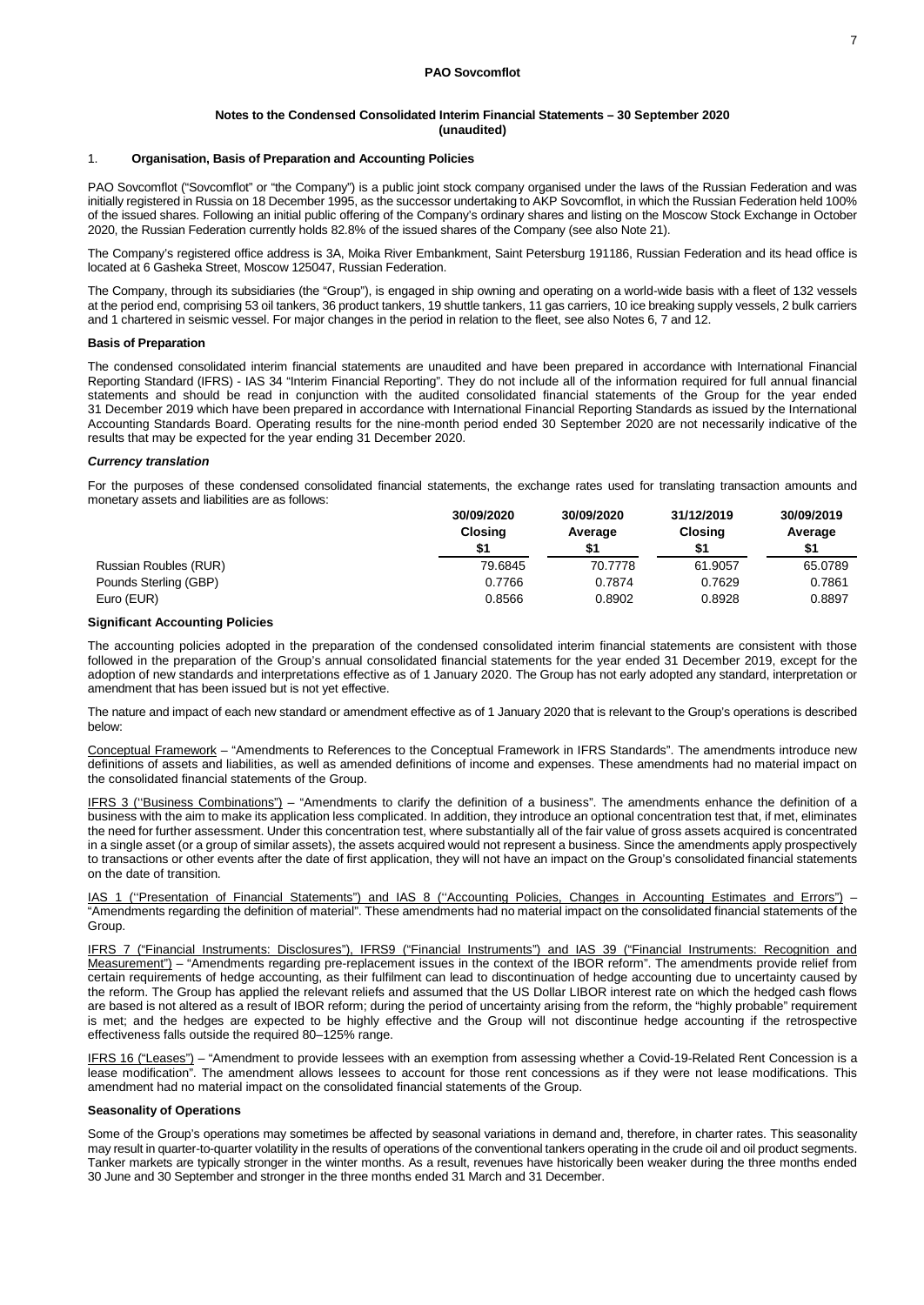### 1. **Organisation, Basis of Preparation and Accounting Policies (Continued)**

#### **Use of Estimates and Judgements**

The preparation of the condensed consolidated interim financial statements requires management to make estimates and assumptions that affect the reported amounts of assets and liabilities, disclosure of contingent assets and liabilities at the date of the financial statements and the reported amounts of revenues and expenses during the reporting period. Actual results may differ from these estimates under different assumptions and conditions. All critical accounting judgements and key sources of estimation uncertainty were the same as those applied to the consolidated financial statements for the year ended 31 December 2019 except for the new significant judgements related to COVID-19.

#### **Coronavirus (COVID-19)**

The novel strain of COVID-19 has now spread to nearly all regions of the world. The outbreak and measures taken to contain or mitigate it have had dramatic adverse consequences for the global economy, as well as regional and national economies. The continued spread of COVID-19 has led to supply chain destabilisation, facility closures, workforce disruption and volatility in the global economy, and its full impact is impossible to predict. The main areas of concern for the Group were the safety and well-being of its staff, the ability to perform crew changes, lockdowns and delays in ports and at shipyards. The Group responded by developing a COVID-19 task force, implementing new standards, which focus on the health and safety of its seafarers and shore based staff and sustaining safe and efficient operations, while minimising any disruptions.

The extent to which COVID-19 may impact the Group will depend on future developments, including, but not limited to, the duration and spread of the pandemic, its severity, the actions to contain the virus or treat its impact, and the duration, timing and severity of the impact on global financial markets and the condition of the Russian economy, all of which are highly uncertain and cannot be predicted.

### 2. **Revision of Classification in Interim Financial Statements**

During the preparation of the Group consolidated financial statements for the period ended 31 December 2019, the Group reconsidered the principal versus agents assessment of one of its contracts with customers, relating to the other segment, and concluded that this contract should be presented net as the Group acted as an agent rather than principal. Consequently, the Group revised the classification of line items of the comparatives presented in these condensed consolidated financial statements as presented below.

### *Consolidated income statement (unaudited)*

|                                    | Nine months ended<br>30/09/2019        |                       |                                       | Three months ended<br>30/09/2019       |                       |                                       |  |
|------------------------------------|----------------------------------------|-----------------------|---------------------------------------|----------------------------------------|-----------------------|---------------------------------------|--|
|                                    | As<br>previously<br>reported<br>\$'000 | Restatement<br>\$'000 | As<br>currently<br>reported<br>\$'000 | As<br>previously<br>reported<br>\$'000 | Restatement<br>\$'000 | As<br>currently<br>reported<br>\$'000 |  |
| Revenue                            | 1,246,775                              | (76, 236)             | 1,170,539                             | 418,773                                | (42, 299)             | 376,474                               |  |
| Voyage expenses and commissions    | (343,895)                              | 54,481                | (289,414)                             | 124,893)                               | 31,561                | (93, 332)                             |  |
| Time charter equivalent revenues   | 902,880                                | (21, 755)             | 881,125                               | 293,880                                | (10, 738)             | 283,142                               |  |
| Direct operating expenses          |                                        |                       |                                       |                                        |                       |                                       |  |
| Vessels' running costs             | 266.291                                | (1, 338)              | 264.953                               | 94.844                                 | (702)                 | 94,142                                |  |
| Charter hire payments*             | 10,175                                 | (5, 490)              | 4,685                                 | 3,009                                  | (2,332)               | 677                                   |  |
|                                    | (276.466)                              | 6,828                 | (269,638)                             | (97, 853)                              | 3,034                 | (94, 819)                             |  |
| Net earnings from vessels' trading | 626.414                                | (14, 927)             | 611,487                               | 196,027                                | (7,704)               | 188,323                               |  |
| Other operating revenues           | 19,170                                 | 16,374                | 35,544                                | 5,479                                  | 8,506                 | 13,985                                |  |
| Other operating expenses           | (11,753)                               | (1, 447)              | (13,200)                              | (1, 904)                               | (802)                 | (2,706)                               |  |
| <b>Operating profit</b>            | 272,627                                |                       | 272,627                               | 79,156                                 |                       | 79,156                                |  |

#### *Consolidated statement of cash flows (unaudited)*

|                                            | Nine months ended<br>30/09/2019        |                       |                                       |  |
|--------------------------------------------|----------------------------------------|-----------------------|---------------------------------------|--|
|                                            | As<br>previously<br>reported<br>\$'000 | Restatement<br>\$'000 | As<br>currently<br>reported<br>\$'000 |  |
| <b>Operating Activities</b>                |                                        |                       |                                       |  |
| Cash received from vessels' operations     | 1,253,762                              | (76, 118)             | 1,177,644                             |  |
| Other cash receipts                        | 19.269                                 | 16.256                | 35,525                                |  |
| Cash payments for voyage and running costs | (602, 497)                             | 59,807                | (542, 690)                            |  |
| Other cash payments                        | (86, 576)                              | 55                    | (86, 521)                             |  |
| Cash generated from operations             | 583,958                                |                       | 583,958                               |  |

\*The Group has also reclassified charter hire payments of \$4.7 million and \$0.7 million for the nine months ended and three months ended 30 September 2019 respectively, on the face of the consolidated income statement from the line charter hire payments to voyage expenses and commissions in order to conform with this year's presentation.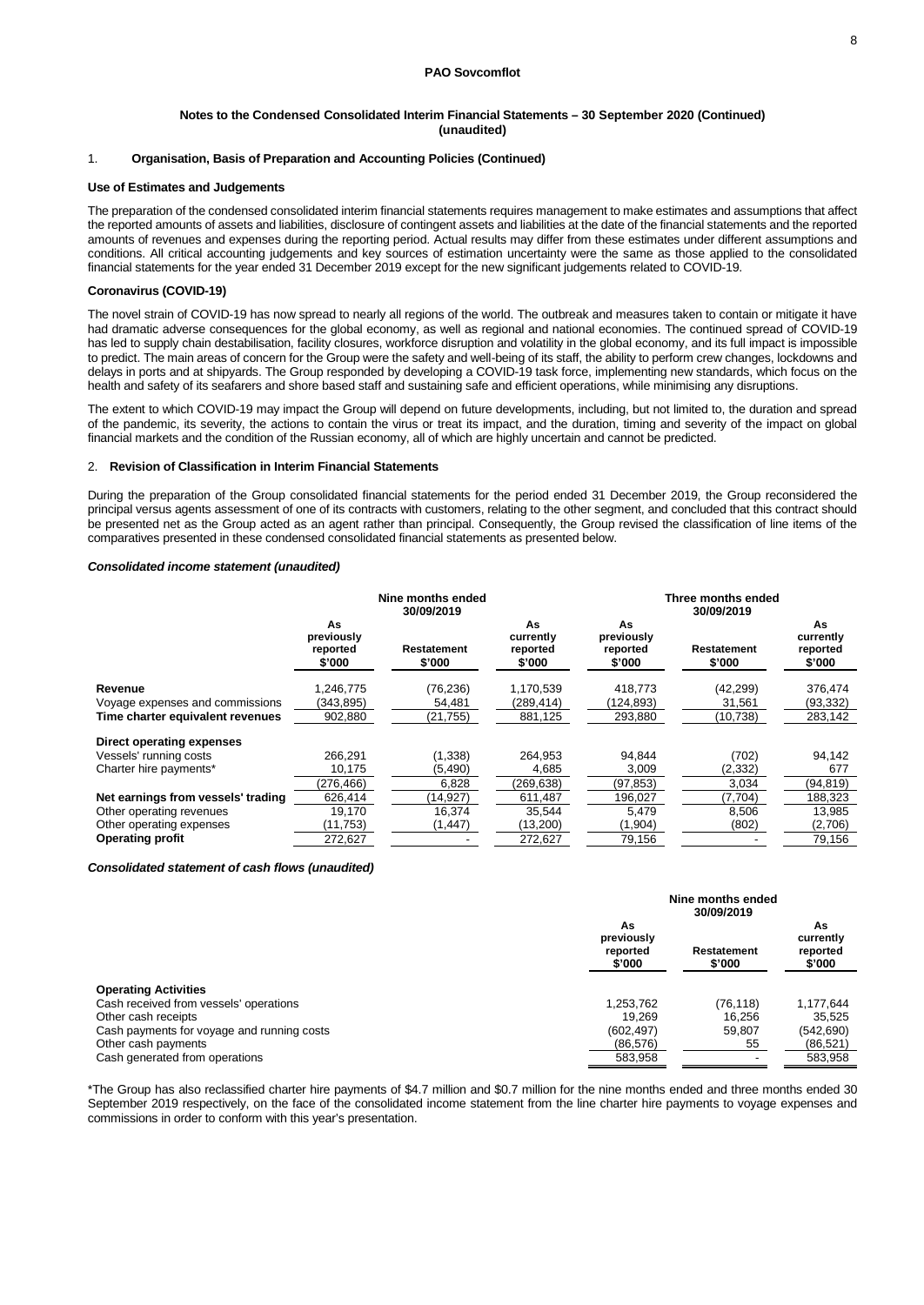### **Notes to the Condensed Consolidated Interim Financial Statements – 30 September 2020 (Continued) (unaudited)**

## 3. **Time Charter Equivalent Revenues**

|                                         | Nine months ended |            |  |
|-----------------------------------------|-------------------|------------|--|
|                                         | 30/09/2020        | 30/09/2019 |  |
| Revenue                                 | \$'000            | \$'000     |  |
| Lease revenue from time charters        | 534.515           | 440.956    |  |
| Service revenue from time charters      | 215.180           | 194,374    |  |
| Total revenue from time charters        | 749.695           | 635.330    |  |
| Service revenue from voyage charters    | 496.166           | 473,109    |  |
| Service revenue from marine services    | 52.409            | 62,100     |  |
|                                         | 1,298,270         | 1,170,539  |  |
| Voyage expenses and commissions         |                   |            |  |
| <b>Bunkers</b>                          | (128, 522)        | (183,749)  |  |
| Port costs                              | (75, 934)         | (84, 393)  |  |
| Commissions                             | (7,684)           | (7,260)    |  |
| Seismic exploration and data processing | (5,656)           | (10, 877)  |  |
| Other voyage costs                      | (10, 717)         | (7,820)    |  |
|                                         | (228,513)         | (294,099)  |  |
| Time charter equivalent revenues        | 1,069,757         | 876,440    |  |

Disaggregation of the Group's revenue from contracts with customers:

## **Nine months ended 30 September 2020**

|                                                               |                    | Service revenue  |                           |         | Lease<br>revenue      |           |
|---------------------------------------------------------------|--------------------|------------------|---------------------------|---------|-----------------------|-----------|
|                                                               | Voyage<br>charters | Time<br>charters | <b>Marine</b><br>services | Total   | from time<br>charters | Revenue   |
| Segment                                                       | \$'000             | \$'000           | \$'000                    | \$'000  | \$'000                | \$'000    |
| Offshore services                                             | 3,763              | 101,389          |                           | 105,152 | 257,140               | 362,292   |
| Gas transportation                                            |                    | 29,685           |                           | 29.685  | 111,819               | 141,504   |
| Crude oil transportation                                      | 310.688            | 55,703           | $\blacksquare$            | 366.391 | 130,686               | 497,077   |
| Oil products transportation                                   | 179.941            | 26,209           |                           | 206,150 | 31,671                | 237,821   |
| Other                                                         | 1,774              | 2,194            | 52,409                    | 56,377  | 3,199                 | 59,576    |
| Revenue from vessel operations                                | 496,166            | 215,180          | 52,409                    | 763,755 | 534,515               | 1,298,270 |
| Other operating revenues from<br>contracts with customers     |                    |                  |                           |         |                       |           |
| Other operating revenues<br>Total revenue from contracts with |                    |                  |                           | 13,340  |                       |           |
| customers                                                     |                    |                  |                           | 777,095 |                       |           |

## **Nine months ended 30 September 2019**

|                                                           | Service revenue    |                  |                           |         |                                  |           |
|-----------------------------------------------------------|--------------------|------------------|---------------------------|---------|----------------------------------|-----------|
|                                                           | Voyage<br>charters | Time<br>charters | <b>Marine</b><br>services | Total   | revenue<br>from time<br>charters | Revenue   |
| Segment                                                   | \$'000             | \$'000           | \$'000                    | \$'000  | \$'000                           | \$'000    |
| Offshore services                                         | 1,250              | 94,153           |                           | 95.403  | 238,379                          | 333,782   |
| Gas transportation                                        |                    | 29.431           |                           | 29.431  | 105,152                          | 134,583   |
| Crude oil transportation                                  | 277,981            | 54,864           |                           | 332.845 | 81.164                           | 414.009   |
| Oil products transportation                               | 193.264            | 13,032           |                           | 206.296 | 12.418                           | 218,714   |
| Other                                                     | 614                | 2,894            | 62,100                    | 65,608  | 3,843                            | 69,451    |
| Revenue from vessel operations                            | 473,109            | 194,374          | 62,100                    | 729,583 | 440,956                          | 1,170,539 |
| Other operating revenues from<br>contracts with customers |                    |                  |                           |         |                                  |           |
| Other operating revenues                                  |                    |                  |                           | 31,103  |                                  |           |
| Total revenue from contracts with<br>customers            |                    |                  |                           | 760,686 |                                  |           |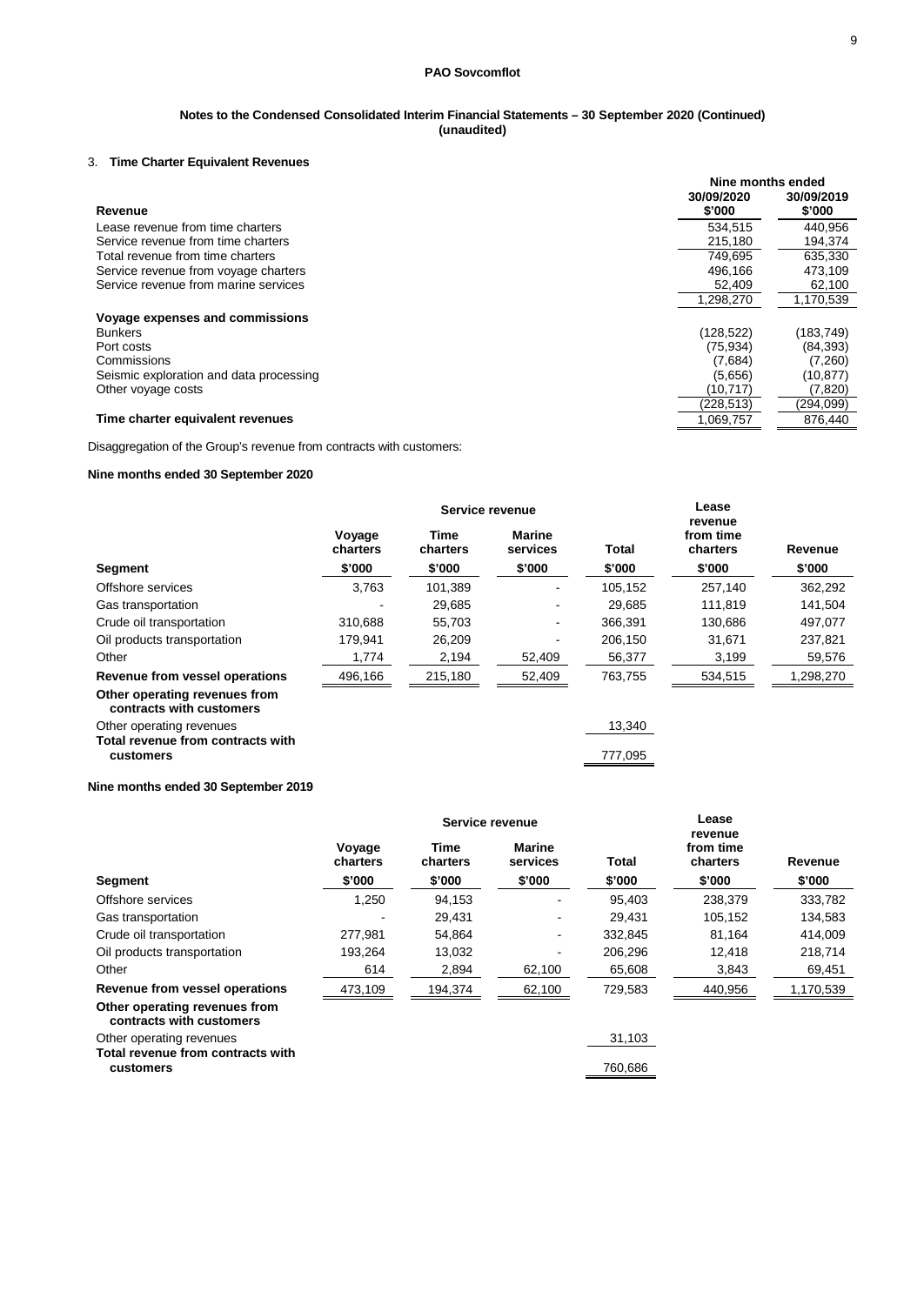## 4. **Segment Information**

For management purposes, the Group is organised into business units (operating segments) based on the main types of activities and has five reportable operating segments. Management considers the global market as one geographical segment and does not therefore analyse geographical segment information on revenue from customers or non-current segment assets.

#### **Nine months ended 30 September 2020**

|                                        |                 |           |                  | Oil       |          |              |
|----------------------------------------|-----------------|-----------|------------------|-----------|----------|--------------|
|                                        | <b>Offshore</b> | Gas       | <b>Crude Oil</b> | Product   | Other    | <b>Total</b> |
|                                        | \$'000          | \$'000    | \$'000           | \$'000    | \$'000   | \$'000       |
| Revenue                                | 362,292         | 141,504   | 497.077          | 237,821   | 59,576   | 1,298,270    |
| Voyage expenses and commissions        | (1,975)         | (567)     | (128,922)        | (74, 956) | (22,093) | (228, 513)   |
| Time charter equivalent revenues       | 360,317         | 140,937   | 368,155          | 162,865   | 37,483   | 1,069,757    |
| Direct operating expenses              |                 |           |                  |           |          |              |
| Vessels' running costs                 | (65,069)        | (32, 672) | (99, 743)        | (58,660)  | (15,998) | (272, 142)   |
| Net earnings from vessels' trading     | 295,248         | 108,265   | 268,412          | 104,205   | 21,485   | 797,615      |
| Other operating revenues               | 2,164           |           |                  |           |          | 2,164        |
| Other operating expenses               | (1,767)         |           |                  |           |          | (1,767)      |
| Vessels' depreciation                  | (103, 640)      | (30, 587) | (82, 568)        | (37, 800) | (3,501)  | (258,096)    |
| Vessels' drydock cost amortisation     | (6, 856)        | (4,646)   | (8, 464)         | (5, 258)  | (204)    | (25, 428)    |
| Vessels' impairment provision          |                 |           | (1, 577)         | (1,838)   | (6, 180) | (9,595)      |
| Intangible assets impairment provision |                 |           |                  |           | (2,094)  | (2,094)      |
| Right of use assets' depreciation      |                 |           |                  |           | (8, 132) | (8, 132)     |
| Right of use assets' impairment        |                 |           |                  |           |          |              |
| provision                              |                 |           |                  |           | (1,792)  | (1,792)      |
| Loss on sale of vessels                |                 |           | (2,380)          |           |          | (2,380)      |
| Net foreign exchange losses            | (2,871)         |           |                  |           | (1, 380) | (4,251)      |
| Segment operating profit / (loss)      | 182,278         | 73,032    | 173,423          | 59,309    | (1,798)  | 486,244      |
| Unallocated                            |                 |           |                  |           |          |              |
| General and administrative expenses    |                 |           |                  |           |          | (67, 100)    |
| Financing costs                        |                 |           |                  |           |          | (145, 977)   |
| Other income and expenses (net)        |                 |           |                  |           |          | 19,723       |
| Net foreign exchange losses            |                 |           |                  |           |          | (14, 987)    |
| Profit before income taxes             |                 |           |                  |           |          | 277,903      |
| Carrying amount of fleet in operation  |                 |           |                  |           |          |              |
| including right of use assets          | 1.940.716       | 1,497,413 | 1,956,959        | 801,351   | 69.856   | 6,266,295    |
| Carrying amount of non-current         |                 |           |                  |           |          |              |
| assets held for sale                   |                 |           |                  | 17,649    |          | 17,649       |
| Deadweight tonnage of fleet used in    |                 |           |                  |           |          |              |
| operations ('000)                      | 1,593           | 755       | 6,999            | 2,143     | 152      | 11,642       |

**Nine months ended 30 September 2019**

|                                                                        | <b>Offshore</b><br>\$'000 | Gas<br>\$'000 | <b>Crude Oil</b><br>\$'000 | Oil<br>Product<br>\$'000 | Other<br>\$'000 | Total<br>\$'000 |
|------------------------------------------------------------------------|---------------------------|---------------|----------------------------|--------------------------|-----------------|-----------------|
| Revenue                                                                | 333,782                   | 134,583       | 414,009                    | 218,714                  | 69,451          | 1,170,539       |
| Voyage expenses and commissions                                        | (1, 107)                  | (896)         | (160, 493)                 | (105, 093)               | (26, 510)       | (294, 099)      |
| Time charter equivalent revenues                                       | 332,675                   | 133,687       | 253,516                    | 113,621                  | 42,941          | 876.440         |
| Direct operating expenses                                              |                           |               |                            |                          |                 |                 |
| Vessels' running costs                                                 | (62, 585)                 | (25, 836)     | (92, 114)                  | (69, 631)                | (14, 787)       | (264, 953)      |
| Net earnings from vessels' trading                                     | 270,090                   | 107,851       | 161,402                    | 43,990                   | 28,154          | 611,487         |
| Other operating revenues                                               | 2,422                     |               |                            |                          | 17,288          | 19.710          |
| Other operating expenses                                               | (1,601)                   |               |                            |                          | (2,057)         | (3,658)         |
| Vessels' depreciation                                                  | (92, 807)                 | (26.962)      | (79, 462)                  | (35,970)                 | (4, 364)        | (239, 565)      |
| Vessels' drydock cost amortisation                                     | (7, 482)                  | (3,580)       | (9,553)                    | (4,743)                  | (353)           | (25, 711)       |
| Vessels' impairment provision                                          |                           |               |                            | (2,935)                  |                 | (2,935)         |
| Right of use assets' depreciation                                      |                           |               |                            |                          | (13, 514)       | (13, 514)       |
| Loss on sale of vessels                                                |                           |               |                            | (235)                    |                 | (235)           |
| Non-income based taxes                                                 | (4, 287)                  |               |                            |                          |                 | (4, 287)        |
| Net foreign exchange (losses) / gains                                  | (1, 563)                  |               |                            |                          | 1,147           | (416)           |
| Segment operating profit                                               | 164,772                   | 77,309        | 72,387                     | 107                      | 26,301          | 340,876         |
| Unallocated                                                            |                           |               |                            |                          |                 |                 |
| General and administrative expenses                                    |                           |               |                            |                          |                 | (76, 522)       |
| Financing costs                                                        |                           |               |                            |                          |                 | (154, 971)      |
| Other income and expenses (net)                                        |                           |               |                            |                          |                 | 18,038          |
| Net foreign exchange gains                                             |                           |               |                            |                          |                 | 9,376           |
| Profit before income taxes                                             |                           |               |                            |                          |                 | 136,797         |
| Carrying amount of fleet in operation<br>including right of use assets | 2,069,232                 | 1,180,704     | 2,113,073                  | 849,912                  | 91,616          | 6,304,537       |
|                                                                        |                           |               |                            |                          |                 |                 |
| Carrying amount of non-current<br>assets held for sale                 |                           |               |                            | 18,598                   |                 | 18,598          |
| Deadweight tonnage of fleet used in<br>operations ('000)               | 1,593                     | 569           | 7,424                      | 2,143                    | 156             | 11,885          |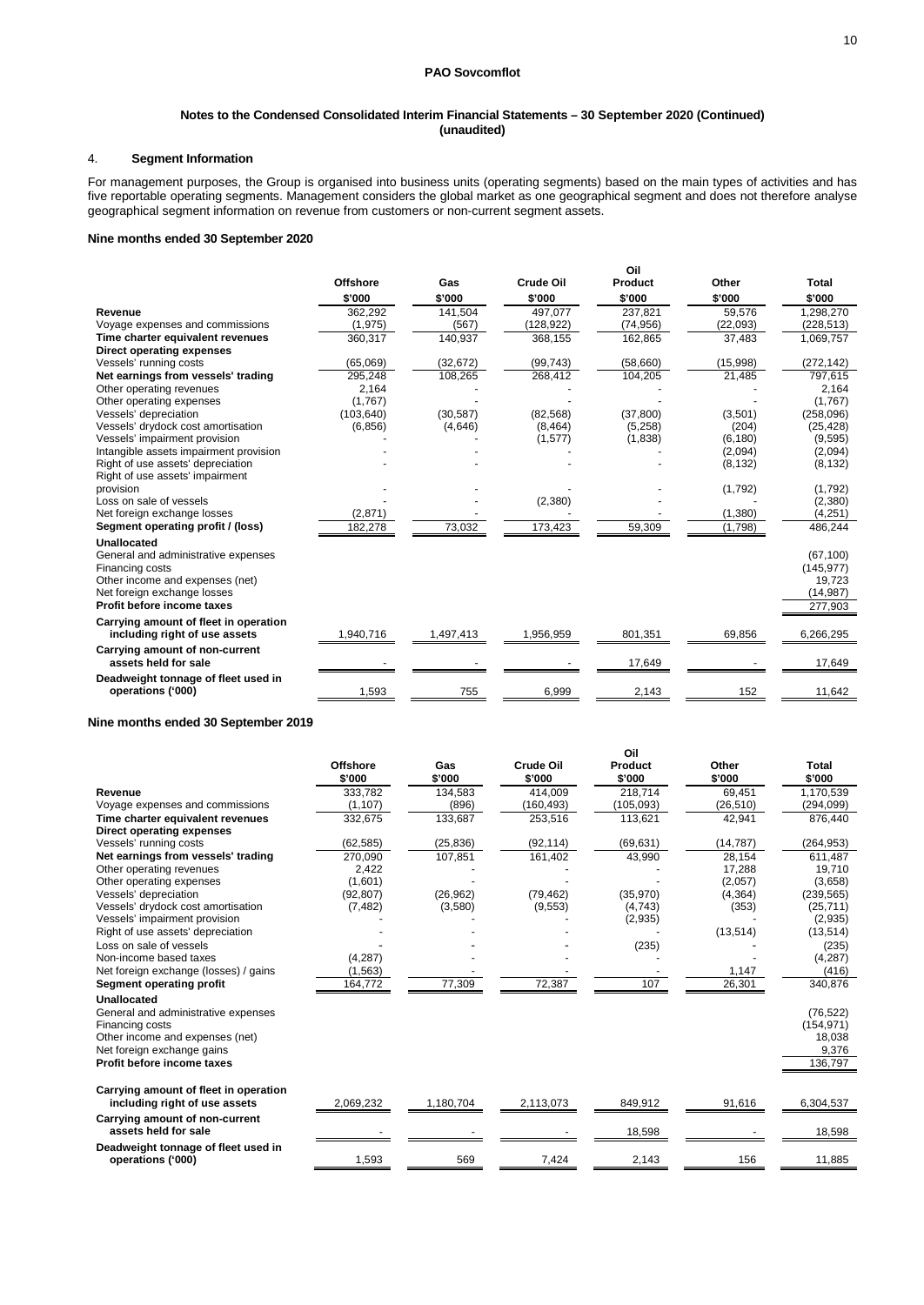### **Notes to the Condensed Consolidated Interim Financial Statements – 30 September 2020 (Continued) (unaudited)**

5. **Income Taxes**

|                                       | Nine months ended    |                      |  |
|---------------------------------------|----------------------|----------------------|--|
|                                       | 30/09/2020<br>\$'000 | 30/09/2019<br>\$'000 |  |
| Russian Federation profit tax expense | 15.722               | 12.641               |  |
| Overseas income tax expense           | 408                  | 598                  |  |
| Current income tax expense            | 16.130               | 13.239               |  |
| Deferred tax                          | 12.300               | 6,662                |  |
| Total income tax expense              | 28.430               | 19.901               |  |

The increase in income tax expense in the period relates to recognition of deferred tax liability on intercompany dividends.

6. **Fleet**

|                                                   | Vessels<br>\$'000 | <b>Drydock</b><br>\$'000 | <b>Total Fleet</b><br>\$'000 |
|---------------------------------------------------|-------------------|--------------------------|------------------------------|
| Cost                                              |                   |                          |                              |
| At 1 January 2019                                 | 8,483,615         | 157,642                  | 8,641,257                    |
| Expenditure in period                             | 29,842            | 33.810                   | 63,652                       |
| Transfer from vessels under construction (Note 7) | 308,208           | 4,500                    | 312,708                      |
| Write-off of fully amortised drydock cost         |                   | (27, 534)                | (27, 534)                    |
| Exchange adjustment                               | 1,069             | 57                       | 1,126                        |
| At 30 September 2019                              | 8,822,734         | 168,475                  | 8,991,209                    |
| At 1 January 2020                                 | 8,673,606         | 162,769                  | 8,836,375                    |
| Expenditure in period                             | 31,389            | 28,764                   | 60,153                       |
| Acquisitions during the period                    | 2,084             |                          | 2,084                        |
| Transfer from vessels under construction (Note 7) | 345,285           | 12,100                   | 357,385                      |
| Write-off of fully amortised drydock cost         |                   | (28, 457)                | (28, 457)                    |
| At 30 September 2020                              | 9,052,364         | 175,176                  | 9,227,540                    |
| Depreciation, amortisation and impairment         |                   |                          |                              |
| At 1 January 2019                                 | 2,391,321         | 84,273                   | 2,475,594                    |
| Charge for the period                             | 239,565           | 25,711                   | 265,276                      |
| Write-off of fully amortised drydock cost         |                   | (27, 534)                | (27, 534)                    |
| Exchange adjustment                               | 349               | 47                       | 396                          |
| At 30 September 2019                              | 2,631,235         | 82,497                   | 2,713,732                    |
| At 1 January 2020                                 | 2,631,268         | 83,373                   | 2,714,641                    |
| Charge for the period                             | 258,096           | 25,428                   | 283,524                      |
| Impairment provision                              | 6,180             |                          | 6,180                        |
| Write-off of fully amortised drydock cost         |                   | (28, 457)                | (28, 457)                    |
| At 30 September 2020                              | 2,895,544         | 80,344                   | 2,975,888                    |
| Net book value                                    |                   |                          |                              |
| At 30 September 2020                              | 6,156,820         | 94,832                   | 6,251,652                    |
| At 31 December 2019                               | 6,042,338         | 79,396                   | 6,121,734                    |
|                                                   |                   | 30/09/2020               | 31/12/2019                   |
| Market value (\$'000)                             |                   | 5,544,750                | 5,714,000                    |
| Current insured values (\$'000)                   |                   | 6,905,531                | 7,025,695                    |
| Total deadweight tonnage (dwt)                    |                   | 11,544,231               | 11,358,261                   |
|                                                   |                   |                          |                              |

As at 30 September 2020, management carried out an assessment of whether there is any indication that the fleet may have suffered an impairment loss in accordance with the Group's policy. The assessment did not result in any such indication.

As at 30 June 2020, management carried out an assessment of whether there is any indication that equipment on board one of the chartered in seismic vessels of the Group may have suffered an impairment loss. Management concluded that it was necessary to recognise an impairment provision of \$6.2 million, based on the value in use of the seismic vessel's cash generating unit ("CGU"), as the CGU's assets can no longer be used by the Group to generate revenues (the seismic vessel's CGU also includes right of use assets, disclosed in Note 17, and related intangible assets). Management estimates that fair value less cost to sell the equipment will not result in any net cash inflows. The total impairment provision recognised in the period ended 30 September 2020 in respect of the CGU, amounted to \$10.1 million, comprising impairment provision of seismic equipment of \$6.2 million, right of use assets of \$1.8 million (net of reversal of impairment loss, see Note 17) and intangible assets of \$2.1 million.

#### 7. **Vessels Under Construction**

|                                | 30/09/2020<br>\$'000 | 30/09/2019<br>\$'000 |
|--------------------------------|----------------------|----------------------|
| At 1 January                   | 179.579              | 135.890              |
| Expenditure in period          | 267.821              | 337.486              |
| Transfer to fleet (Note 6)     | (357, 385)           | (312,708)            |
| At 30 September                | 90.015               | 160.668              |
| Total deadweight tonnage (dwt) | 302,774              | 246.000              |
|                                |                      |                      |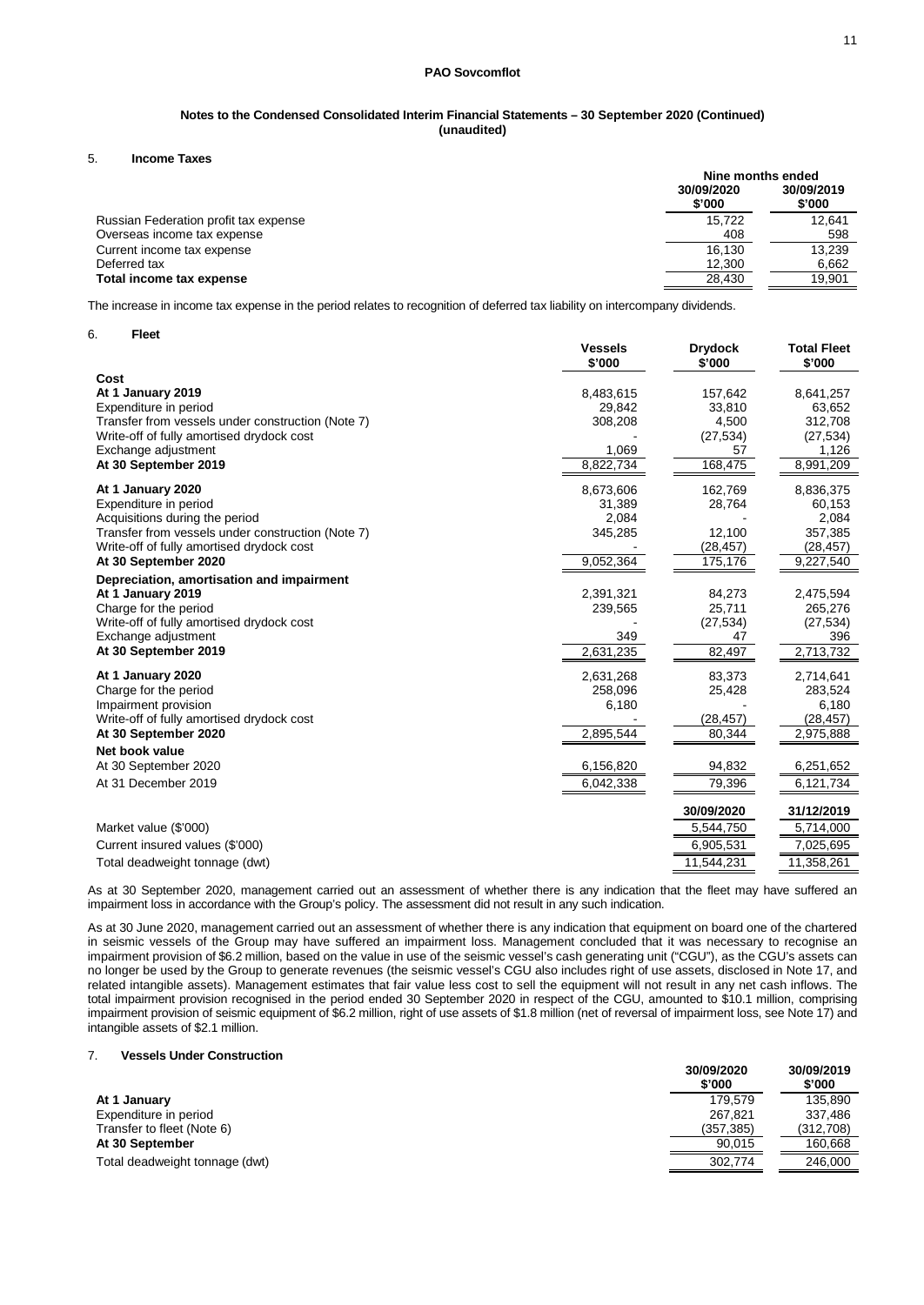#### 7. **Vessels Under Construction (Continued)**

The following vessels were delivered during the period:

| <b>Vessel Name</b> | Vessel Tvpe | Segment | <b>DWT</b> | <b>Delivery Date</b> |
|--------------------|-------------|---------|------------|----------------------|
| SCF La Perouse     | ∟NG carrier | Gas     | 92.924     | 10 February 2020     |
| <b>SCF Barents</b> | ∟NG carrier | Gas     | 93.026     | 14 September 2020    |

Vessels under construction at 30 September 2020 comprised one LNG carrier and two aframax crude oil shuttle tankers scheduled for delivery between January 2021 and March 2022 at a total contracted cost to the Group of \$333.6 million. As at 30 September 2020, \$85.7 million of these contracted costs had been paid for.

As at 30 September 2020, management carried out an impairment assessment of the carrying amounts of vessels under construction in accordance with the Group's policy. The assessment did not result in any such indication.

### 8. **Investments in Joint Ventures**

|                                                     | 30/09/2020<br>\$'000 | 30/09/2019<br>\$'000 |
|-----------------------------------------------------|----------------------|----------------------|
| At 1 January                                        | 152.255              | 132,926              |
| Dissolution of joint ventures                       |                      | (185)                |
| Share of profits in joint ventures                  | 13.767               | 8.599                |
| Share of joint ventures' other comprehensive income | (2,266)              | 2,139                |
| Currency retranslation difference                   | (21)                 |                      |
| At 30 September                                     | 163,735              | 143.479              |

In October 2019, the Group set up a joint venture, SMART LNG LLC, equally owned (50/50) with a third party. The joint venture entered into lease arrangements with subsidiaries of a Russian State controlled financial institution, effective 30 January 2020 and 28 August 2020, to lease in four and ten ice breaking LNG carriers, respectively. The leases commence on delivery of the vessels from the shipyard, between September 2023 and December 2025, for lease terms of between 24.5 to 26.3 years. The total undiscounted commitments of the joint venture under the leases, including interest, are \$8,931.9 million. The lessor has a pledge over the shares of the joint venture in connection with the lease arrangements.

The leases are backed up by time charter agreements, for firm periods of 30 years, with extension options attached in favour of the charterer, and with total receivable under contracts over the firm period of the time charter agreements, of \$19,536.0 million.

In addition, in August 2020, the Group issued guarantees to the abovementioned charterer in respect of the performance and obligations of the joint venture for services under the time charter agreements relating to the leasing arrangements for ten vessels which became effective on 28 August 2020, to the extent of the Group's participation interest in the joint venture.

#### 9. **Derivative Financial Instruments**

|                       |                      | <b>Interest Rate Swaps</b><br>("IRS") |                      | <b>Cross Currency Interest</b><br>Rate Swaps ("CCIRS") |                      | Total                |  |
|-----------------------|----------------------|---------------------------------------|----------------------|--------------------------------------------------------|----------------------|----------------------|--|
|                       | 30/09/2020<br>\$'000 | 31/12/2019<br>\$'000                  | 30/09/2020<br>\$'000 | 31/12/2019<br>\$'000                                   | 30/09/2020<br>\$'000 | 31/12/2019<br>\$'000 |  |
| Non-current asset     |                      | 86                                    | 3,391                | 4,632                                                  | 3,391                | 4,718                |  |
| Current asset         | -                    | 170                                   |                      |                                                        |                      | 170                  |  |
| Non-current liability | (41, 408)            | (16,194)                              | (13,965)             | (14,039)                                               | (55, 373)            | (30, 233)            |  |
| Current liability     | (18,199)             | (8, 465)                              | (7, 914)             | (10,195)                                               | (26, 113)            | (18,660)             |  |

On 3 February 2020 and 19 June 2020, the Group entered into a seven year interest rate swap transaction and a seven year interest rate forward-start swap transaction (effective 9 September 2020), respectively, to hedge the Group's future cash outflows resulting from the exposure to interest rate fluctuations associated with the interest payable on two secured bank loan facilities of \$148.5 million each, in connection with the financing of two of the Group's vessels, by converting 3-month US Dollar LIBOR floating interest rate payable on the loans to fixed.

The table below presents the effect of the Group's derivative financial instruments designated as cash flow hedges on the consolidated statement of other comprehensive income for the nine months ended as indicated below.

|                                                                     | <b>IRS</b>           |                      |                      | <b>CCIRS</b>         | Total                |                      |
|---------------------------------------------------------------------|----------------------|----------------------|----------------------|----------------------|----------------------|----------------------|
|                                                                     | 30/09/2020<br>\$'000 | 30/09/2019<br>\$'000 | 30/09/2020<br>\$'000 | 30/09/2019<br>\$'000 | 30/09/2020<br>\$'000 | 30/09/2019<br>\$'000 |
| Amount recognised in hedging<br>reserve                             | (41,122)             | (30,691)             | (8, 857)             | (36,621)             | (49, 979)            | (67, 312)            |
| Reclassified from hedging reserve<br>and debited to financing costs | 6.766                | 1.352                | 8.991                | 9.946                | 15.757               | 11,298               |
| Reclassified from hedging reserve<br>and (credited) / debited to    |                      |                      |                      |                      |                      |                      |
| foreign exchange                                                    |                      |                      | (11, 797)            | 14.710               | (11.797)             | 14,710               |
| Total in other comprehensive<br>income                              | (34,356)             | (29,339)             | (11,663)             | (11, 965)            | (46, 019)            | (41,304)             |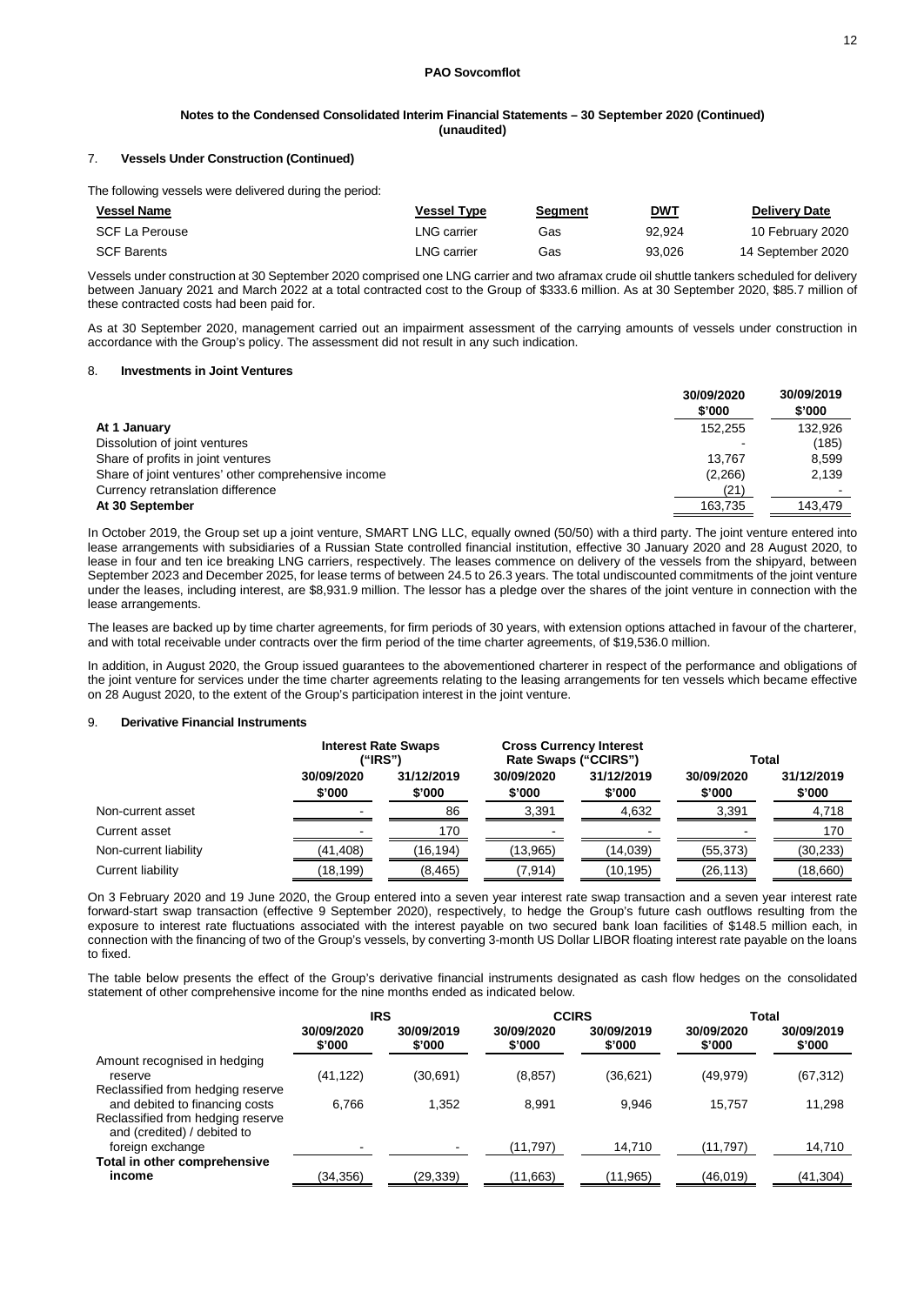## 10. **Receivables and Other Assets**

*Trade and other receivables*

|                                                                           | 30/09/2020<br>\$'000 | 31/12/2019<br>\$'000 |
|---------------------------------------------------------------------------|----------------------|----------------------|
| <b>Non-current assets</b>                                                 |                      |                      |
| Other receivables                                                         | 186                  |                      |
| Receivables under High Court judgement award                              | 2,700                | 2,700                |
| Liquidated damages on vessels under construction receivable from shipyard | 6,450                | 6,005                |
|                                                                           | 9,336                | 8,705                |
| <b>Current assets</b>                                                     |                      |                      |
| Amounts due from charterers                                               | 60,069               | 71,412               |
| Allowance for credit losses                                               | (2,480)              | (2, 357)             |
|                                                                           | 57,589               | 69,055               |
| Casualty and other claims                                                 | 23,025               | 10,443               |
| Agents' balances                                                          | 2,593                | 3,111                |
| Other receivables                                                         | 6,947                | 15,637               |
| Amounts due from joint ventures                                           | 661                  |                      |
| Accrued income                                                            | 749                  | 2,493                |
|                                                                           | 91,564               | 100,739              |
| Prepayments and other current assets                                      |                      |                      |
|                                                                           | 30/09/2020<br>\$'000 | 31/12/2019<br>\$'000 |
| Prepayments                                                               | 9.140                | 8,944                |
| Contract acquisition and voyage fulfilment costs                          | 1,269                | 3,106                |
| Non-income based taxes receivable                                         | 2,614                | 3,230                |
|                                                                           | 13,023               | 15,280               |
|                                                                           | 30/09/2020           | 31/12/2019           |
|                                                                           | \$'000               | \$'000               |
| Contract assets                                                           | 21,077               | 41,605               |

Contract assets vary from period to period and depend on the number of ongoing contracts with customers at the period end, the stage of progress towards satisfaction of a performance obligation and the level of service revenue associated with each contract.

### 11. **Cash and Bank Deposits**

|                                                                                            | 30/09/2020<br>\$'000 | 31/12/2019<br>\$'000 |
|--------------------------------------------------------------------------------------------|----------------------|----------------------|
| Non-current assets                                                                         |                      |                      |
| Restricted deposits                                                                        | 12,500               | 15,500               |
| Bank deposits                                                                              | 12,500               | 15,500               |
| <b>Current assets</b><br>Bank deposits accessible on maturity<br><b>Retention accounts</b> | 188<br>23,416        | 565<br>26,300        |
| Bank deposits                                                                              | 23,604               | 26,865               |
| Cash and cash equivalents                                                                  | 603,413              | 374,821              |
| Cash and bank deposits                                                                     | 627,017              | 401,686              |

### 12. **Non-Current Assets Held for Sale**

|                                                  | <b>Property</b><br>and other<br>plant and<br>equipment<br>\$'000 | <b>Fleet</b><br>\$'000 | <b>Total</b><br>\$'000 |
|--------------------------------------------------|------------------------------------------------------------------|------------------------|------------------------|
| At 1 January 2019                                |                                                                  | 29,700                 | 29,700                 |
| Transfer from other property plant and equipment | 234                                                              |                        | 234                    |
| Expenditure in period                            |                                                                  | 653                    | 653                    |
| Impairment provision                             |                                                                  | (2,935)                | (2,935)                |
| Disposals in period                              |                                                                  | (8,820)                | (8,820)                |
| At 30 September 2019                             | 234                                                              | 18,598                 | 18,832                 |
| At 1 January 2020                                |                                                                  | 69.061                 | 69,061                 |
| Impairment provision                             |                                                                  | (3, 415)               | (3, 415)               |
| Disposals in period                              |                                                                  | (47,997)               | (47,997)               |
| At 30 September 2020                             |                                                                  | 17,649                 | 17,649                 |

The two crude oil suezmax tankers and one crude oil aframax tanker classified as held for sale as at 31 December 2019 were disposed of and delivered to their new owners in February 2020 and September 2020 respectively, realising a loss on disposal of \$2.4 million. As at 30 September 2020, non-current assets held for sale, comprised of two MR chemical oil product tankers. The vessels were actively marketed for sale at a price approximate to their market values.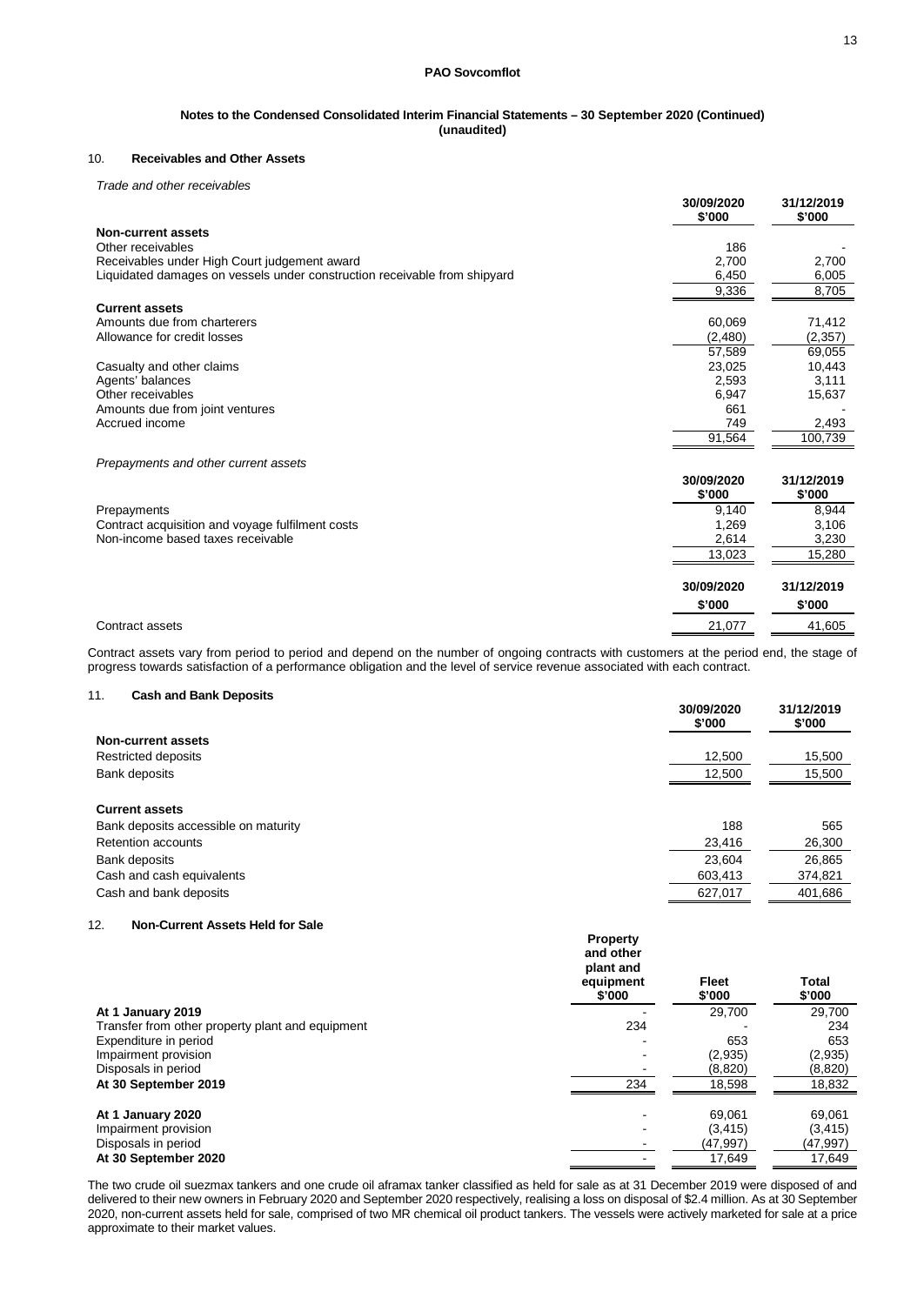### 13. **Dividends**

Dividends for the financial year 2019, of RUR 7,181.0 million (RUR 3.65 per share), equivalent to \$96.8 million at the exchange rate on the date of declaration, were declared to owners of the parent on 4 August 2020. These dividends were paid to owners of the parent on 17 August 2020. Dividends, for the financial year 2018, of RUR 1,434.8 million (RUR 0.73 per share), equivalent to \$22.9 million at the exchange rate on the date of declaration, were declared on 26 June 2019. These dividends were paid on 8 July 2019.

## 14. **Payables and Other Liabilities**

*Trade and other payables*

|                                                                      | 30/09/2020<br>\$'000 | 31/12/2019<br>\$'000 |
|----------------------------------------------------------------------|----------------------|----------------------|
| <b>Non-current liabilities</b>                                       |                      |                      |
| Liquidated damages for late delivery of vessels payable to charterer | 15,851               | 16,905               |
|                                                                      | 15,851               | 16,905               |
| <b>Current liabilities</b>                                           |                      |                      |
| Trade payables                                                       | 68.371               | 46,179               |
| Other payables                                                       | 36,665               | 38,776               |
| Liquidated damages for late delivery of vessels payable to charterer | 2,067                | 1,950                |
| Amounts due to joint ventures                                        |                      | 146                  |
| Dividends payable                                                    | 4.642                | 9,970                |
| <b>Accrued liabilities</b>                                           | 52.908               | 47,674               |
| Interest payable                                                     | 27,790               | 17,229               |
|                                                                      | 192,443              | 161,924              |
|                                                                      |                      |                      |

| Other liabilities              | 30/09/2020 | 31/12/2019 |
|--------------------------------|------------|------------|
|                                | \$'000     | \$'000     |
| <b>Non-current liabilities</b> |            |            |
| Employee benefit obligations   | 5,820      | 646        |
| Deferred lease revenue         | 2,847      | 3,017      |
|                                | 8,667      | 3,663      |
| <b>Current liabilities</b>     |            |            |
| Deferred lease revenue         | 30.240     | 39,007     |
| Employee benefit obligations   |            | 9.120      |
| Non-income based taxes payable | 19,654     | 24,392     |
|                                | 49,894     | 72,519     |

### 15. **Secured Bank Loans**

The balances of the loans at the period end, net of direct issue costs, are repayable as follows:

|                                                            | 30/09/2020<br>\$'000 | 31/12/2019<br>\$'000 |
|------------------------------------------------------------|----------------------|----------------------|
| Within twelve months after the end of the reporting period | 495.360              | 378,955              |
| Between one to two years                                   | 307.970              | 401.794              |
| Between two to three years                                 | 305.983              | 293,355              |
| Between three to four years                                | 316.740              | 283.871              |
| Between four to five years                                 | 318,502              | 297.051              |
| More than five years                                       | 806.051              | 883,783              |
|                                                            | 2,550,606            | 2,538,809            |
| Less current portion                                       | (495,360)            | (378,955)            |
| Non-current balance                                        | 2,055,246            | 2,159,854            |
| 16.<br><b>Other Loans</b>                                  | 30/09/2020           | 31/12/2019           |

|                                               | \$'000  | \$'000  |
|-----------------------------------------------|---------|---------|
| \$900 million 5.375% Senior Notes due in 2023 | 895.136 | 893.792 |
| Other loan from related party                 | 5.181   | 6.628   |
|                                               | 900.317 | 900.420 |
| Less current portion                          | (3.454) | (3,314) |
| Non-current balance                           | 896.863 | 897.106 |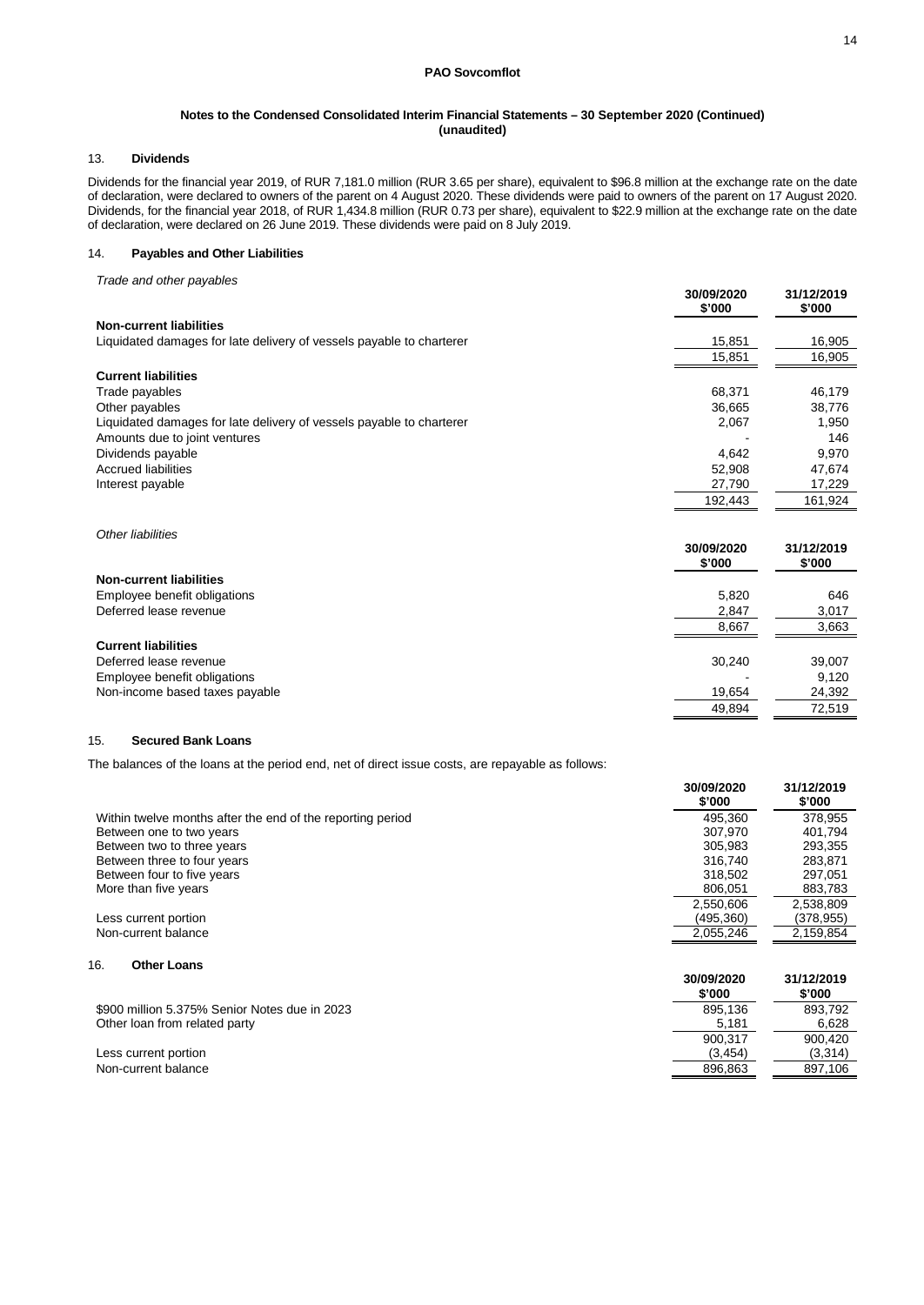#### **Notes to the Condensed Consolidated Interim Financial Statements – 30 September 2020 (Continued) (unaudited)**

### 17. **Leases**

Set out below are the carrying amounts of right of use assets recognised and the movements during the period:

| buildings<br>\$'000<br>\$'000<br>\$'000                            | \$'000    |
|--------------------------------------------------------------------|-----------|
| 2,248<br>31,552<br>19,143<br>At 1 January 2019                     | 52,943    |
| Lease modification<br>6,748                                        | 6,757     |
| Additions in period<br>18<br>73                                    | 91        |
| Depreciation charge for the period<br>(13, 514)<br>(2,866)<br>(74) | (16, 454) |
| Exchange differences<br>2,274<br>20<br>168                         | 2,462     |
| At 30 September 2019<br>27,060<br>16,379<br>2,360                  | 45,799    |
| 28,600<br>15,605<br>1,690<br>At 1 January 2020                     | 45,895    |
| Lease modification<br>12,921<br>584<br>(14)                        | 13,491    |
| Additions in period<br>511                                         | 511       |
| (16,954)<br>Lease termination                                      | (16, 954) |
| (8, 132)<br>(2,867)<br>(54)<br>Depreciation charge for the period  | (11, 053) |
| (408)<br>(492)<br>Impairment provision in period<br>(18,746)       | (19,646)  |
| Reversal of impairment provision<br>16,954                         | 16,954    |
| Exchange differences<br>(369)<br>(282)                             | (651)     |
| At 30 September 2020<br>14,643<br>12,545<br>1,359                  | 28,547    |

As at 30 September 2020, management carried out an assessment of whether there is any indication that right of use assets may have suffered an impairment loss or a previously recognised impairment loss should be reversed in accordance with the Group's policy.

As of 30 June 2020, management concluded that the bareboat charter in respect of a chartered in seismic research vessel (the "Ivan Gubkin"), which was included in fleet above, forming part of the CGU disclosed in Note 6, had become onerous as a result of expiration of the license to operate the equipment on board the vessel and rejection of the Ministry of Foreign Affairs of Norway of the Group's application for extension, and consequently had been impaired. The impairment recognised in the period ended 30 June 2020 in relation to the fleet related right of use assets amounted to \$18.7 million. The Group submitted an appeal in July 2020 and in late September 2020, the Ministry of Foreign Affairs of Norway accepted the Group's appeal and set out the conditions under which a new export license could be granted. As a result the previously recognised impairment loss of \$17.0 million was reversed increasing the fleet related right of use assets carrying amount to the carrying amount that would have been determined, net of depreciation, had no impairment loss been recognised in prior periods. Subsequently, the lease of the relevant vessel was terminated and the vessel was returned to its owner on 25 September 2020 under the terms of its charter. Concurrently with the termination of the lease for the Ivan Gubkin, as part of a linked transaction, the Group extended the bareboat charter-in arrangement for another seismic research vessel until November 2023 with aggregate undiscounted bareboat charter hire payments of \$24.3 million.

In addition, management concluded that right of use assets in relation to land and buildings forming part of two separate CGUs were impaired. The impairment recognised based on fair value less cost to sell amounted to \$0.1million and based on value in use amounted to \$0.8 million.

Set out below are the carrying amounts of lease liabilities and the movements during the period:

|                              | 30/09/2020<br>\$'000 | 30/09/2019<br>\$'000 |
|------------------------------|----------------------|----------------------|
| At 1 January                 | 60,300               | 69,403               |
| Lease modification           | 19,039               | 6,757                |
| Additions in the period      | 511                  | 91                   |
| Accretion of interest        | 4.417                | 5,959                |
| Payment of lease instalments | (18,217)             | (23, 647)            |
| Lease termination            | (22,427)             |                      |
| Exchange differences         | (2,093)              | 418                  |
| At 30 September              | 41,530               | 58,981               |
| Less current portion         | (11,489)             | (15,040)             |
| <b>Non-current balance</b>   | 30,041               | 43,941               |

### 18. **Financial Assets and Financial Liabilities**

(a) Categories of financial assets and financial liabilities

|                                                                               | 30/09/2020<br>\$'000 | 31/12/2019<br>\$'000 |
|-------------------------------------------------------------------------------|----------------------|----------------------|
| Cash and debt instruments at amortised cost                                   |                      |                      |
| Trade and other receivables                                                   | 100.900              | 109.444              |
| Loans to joint ventures                                                       | 51.343               | 62.145               |
| Cash and bank deposits                                                        | 639,517              | 417.186              |
| Financial assets at fair value through OCI                                    |                      |                      |
| Derivative financial instruments in designated hedge accounting relationships | 3.391                | 4,888                |
| Equity instruments at fair value through profit or loss                       |                      |                      |
| Investments in non-listed companies                                           | 351                  | 480                  |
| <b>Total financial assets</b>                                                 | 795.502              | 594.143              |
|                                                                               |                      |                      |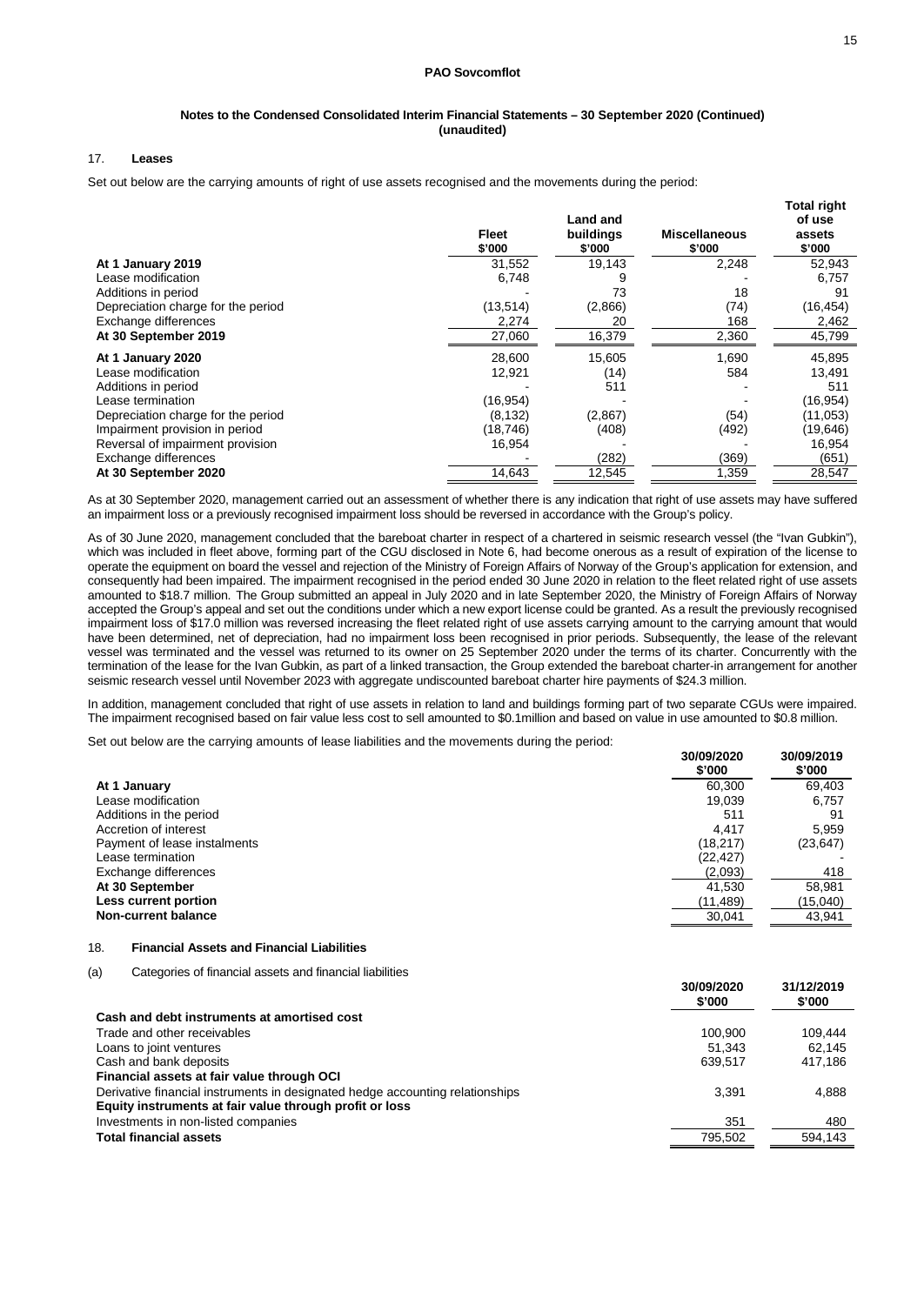## 18. **Financial Assets and Financial Liabilities (Continued)**

(a) Categories of financial assets and financial liabilities (continued)

|                                                                               | 30/09/2020<br>\$'000 | 31/12/2019<br>\$'000 |
|-------------------------------------------------------------------------------|----------------------|----------------------|
| Financial liabilities at fair value through OCI                               |                      |                      |
| Derivative financial instruments in designated hedge accounting relationships | 81.486               | 48.893               |
| <b>Financial liabilities at amortised cost</b>                                |                      |                      |
| Secured bank loans                                                            | 2.550.606            | 2,538,809            |
| Other loans                                                                   | 900.317              | 900.420              |
| Lease liabilities                                                             | 41.530               | 60.300               |
| Trade and other payables                                                      | 208,294              | 178,829              |
| <b>Total financial liabilities</b>                                            | 3.782.233            | 3.727.251            |
|                                                                               |                      |                      |

#### (b) Fair value of financial assets and financial liabilities

Set out below is a comparison, by class, of the carrying amounts and fair value of the Group's financial instruments, other than those with carrying amounts that are reasonable approximations of fair values:

|                                               | <b>Carrying Value</b> |                      | Fair               | <b>Fair Value</b>    |                      |
|-----------------------------------------------|-----------------------|----------------------|--------------------|----------------------|----------------------|
|                                               | 30/09/2020<br>\$'000  | 31/12/2019<br>\$'000 | value<br>hierarchy | 30/09/2020<br>\$'000 | 31/12/2019<br>\$'000 |
| <b>Financial assets</b>                       |                       |                      |                    |                      |                      |
| Loans to joint ventures                       | 51,343                | 62,145               | Level 2            | 50,597               | 61,891               |
| <b>Total financial assets</b>                 | 51,343                | 62,145               |                    | 50,597               | 61,891               |
| <b>Financial liabilities</b>                  |                       |                      |                    |                      |                      |
| Secured bank loans at fixed interest rates    | 689.222               | 739.620              | Level 2            | 691.421              | 765.368              |
| Secured bank loans at floating interest rates | 1.861.384             | 1.799.189            | Level 2            | 1.820.323            | 1,806,728            |
| Other Ioans (Senior Notes due in 2023)        | 895,136               | 893.792              | Level 1            | 967.500              | 964.125              |
| Other loans                                   | 5,181                 | 6,628                | Level 2            | 5,221                | 6,777                |
| <b>Total financial liabilities</b>            | 3.450.923             | 3.439.229            |                    | 3.484.465            | 3.542.998            |

Fair value is the price that would be received to sell an asset or paid to transfer a liability in an orderly transaction between market participants at the measurement date. The fair value measurement is based on the presumption that the transaction to sell the asset or transfer the liability takes place either in the principal market for the asset or liability or in the absence of a principal market, in the most advantageous market for the asset or liability.

The following methods and assumptions were used to estimate the fair values:

The fair values of financial assets and financial liabilities with standard terms and conditions and traded on active liquid markets are determined with reference to quoted market prices.

The fair values of other financial assets and financial liabilities (excluding derivative instruments) are determined in accordance with generally accepted pricing models based on discounted cash flow analysis using prices (other than quoted prices included within Level 1) from observable current market transactions and dealer quotes for similar instruments.

The fair values of derivative instruments are measured at the present value of future cash flows estimated and discounted based on the applicable yield curves derived from quoted interest and currency rates, as adjusted for credit risk. Derivatives are valued using valuation techniques with market observable inputs; they comprise interest rate swaps and cross currency interest rate swaps. The most frequently applied valuation techniques include forward pricing and swap models, using present value calculations. The models incorporate various inputs including the credit quality of counterparties, the Group's non-performance risk, foreign exchange spot and forward rates, yield curves of the respective currencies, currency basis spreads between the respective currencies and interest rate curves. All interest rate swaps are fully cash collateralised, thereby mitigating both the counterparty and the Group's non-performance risk.

Fair value measurements of financial instruments recognised in the statement of financial position

The following table provides an analysis of financial instruments as at 30 September 2020 and 31 December 2019 that are measured subsequent to initial recognition at fair value, grouped into Levels 1 to 3 based on the degree to which the fair value valuation inputs are observable.

Recurring fair value measurements of financial instruments recognised in the statement of financial position

| Level 1<br>\$'000 | Level 2<br>\$'000 | Level 3<br>\$'000 | Total<br>\$'000 |
|-------------------|-------------------|-------------------|-----------------|
|                   |                   |                   |                 |
|                   |                   |                   |                 |
|                   |                   |                   |                 |
|                   | 3,391             |                   | 3.391           |
|                   | 3.391             |                   | 3.391           |
|                   |                   |                   |                 |
|                   |                   |                   |                 |
|                   | 81,486            |                   | 81,486          |
|                   | 81,486            |                   | 81,486          |
|                   |                   |                   |                 |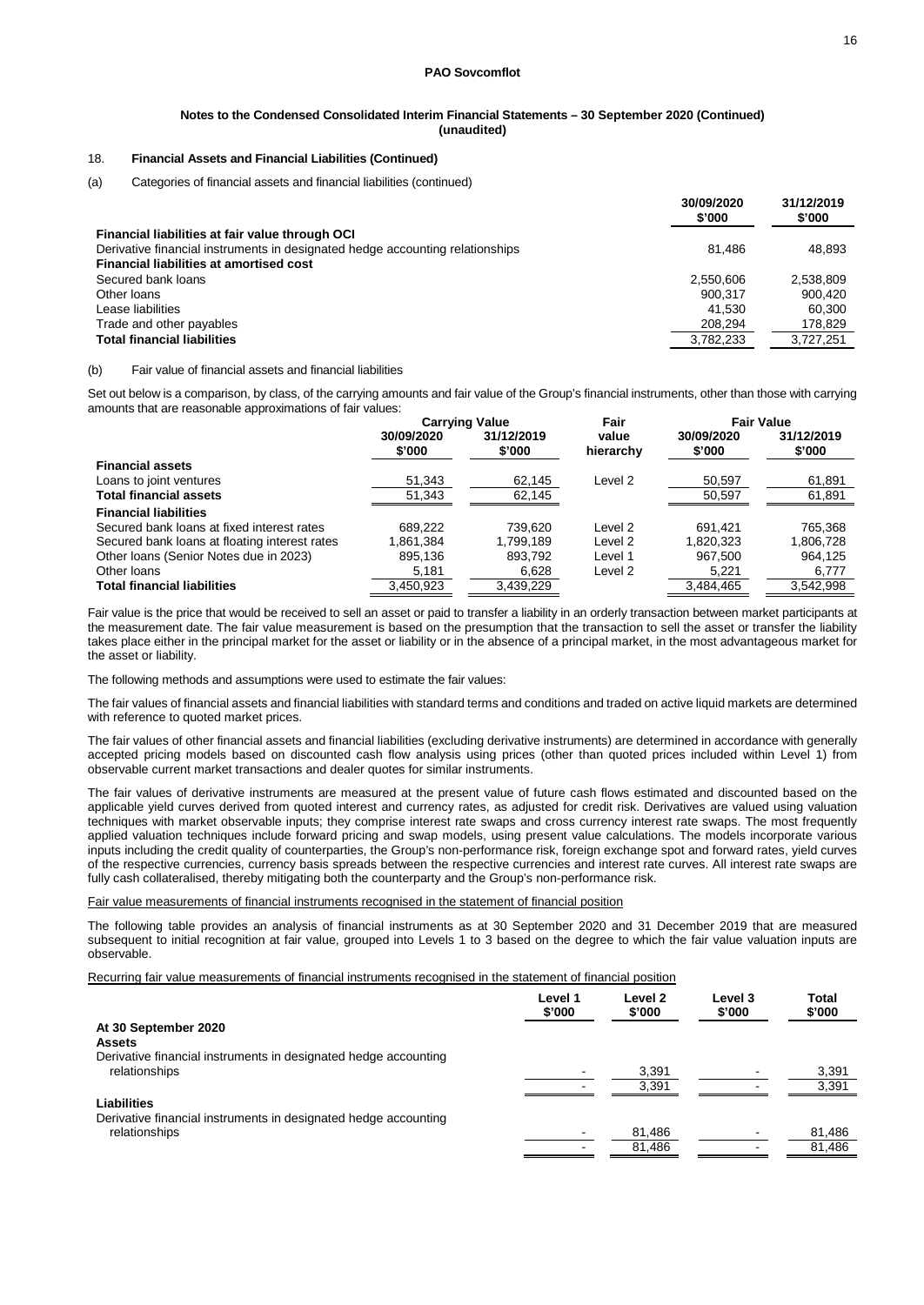#### **Notes to the Condensed Consolidated Interim Financial Statements – 30 September 2020 (Continued) (unaudited)**

### 18. **Financial Assets and Financial Liabilities (Continued)**

(b) Fair value of financial assets and financial liabilities (continued)

Recurring fair value measurements of financial instruments recognised in the statement of financial position (continued)

|                                                                 | Level 1<br>\$'000 | Level 2<br>\$'000 | Level 3<br>\$'000 | <b>Total</b><br>\$'000 |
|-----------------------------------------------------------------|-------------------|-------------------|-------------------|------------------------|
| At 31 December 2019<br><b>Assets</b>                            |                   |                   |                   |                        |
| Derivative financial instruments in designated hedge accounting |                   |                   |                   |                        |
| relationships                                                   |                   | 4,888             |                   | 4,888                  |
|                                                                 |                   | 4,888             |                   | 4,888                  |
| Liabilities                                                     |                   |                   |                   |                        |
| Derivative financial instruments in designated hedge accounting |                   |                   |                   |                        |
| relationships                                                   |                   | 48,893            |                   | 48,893                 |
|                                                                 |                   | 48.893            |                   | 48.893                 |

There were no transfers between Level 1 and 2 during the periods ended 30 September 2020 and 31 December 2019.

#### 19. **Contingent Liabilities**

In relation to the Novoship (UK) Ltd claims which received judgment in December 2012, some of the defendants in the unsuccessful claims have indicated an intention to pursue the Group for damages in respect of \$90.0 million of security provided during the litigation. No claim for damages has been filed yet.

#### 20. **Related Party Transactions**

The ultimate controlling party of PAO Sovcomflot is the Russian Federation. Any transactions with Russian State controlled entities are disclosed as transactions with related parties.

There were no material related party transactions entered into during the financial reporting period which are not mentioned in any of the preceding notes. The Group's cross currency derivative financial instruments with a Russian State controlled financial institution are presented in Note 9 to these condensed consolidated interim financial statements.

Effective 1 January 2020, the Group introduced a long-term employee benefit plan for a selected number of seafarers and shore based personnel. The total duration of the plan is three years with remuneration payable in years 2023, 2024 and 2025. The plan is unfunded.

Under the plan, employees will be eligible to receive remuneration subject to the fulfilment of target key performance indicators ("KPIs") set as part of the Company's strategy (long-term development programme).

The calculation for the period ended 30 September 2020 is based on the assumption that the performance vs. set KPI targets achieved as of period end will be sustained over the entire plan evaluation period (2020-2022) and the recipient's continued employment with the Group, as stipulated by the plan regulation. Should this estimation be proven inaccurate and the target KPIs not met, reversal of charges may arise.

These benefits are accounted for as other long-term employee benefits and are included in payables and other liabilities (Note 14).

The charge to profit and the corresponding liability in respect of key management personnel is disclosed in the table below.

The following table provides the total amount of material transactions that have been entered into with related parties in the financial reporting period and outstanding balances as at the period end.

|                                                                                | Income Statement (income)<br>/ expense for the nine<br>months ended |           | <b>Statement of Financial</b><br>Position asset / (liability) as at |            |  |
|--------------------------------------------------------------------------------|---------------------------------------------------------------------|-----------|---------------------------------------------------------------------|------------|--|
|                                                                                | 30/09/2020<br>30/09/2019                                            |           | 30/09/2020                                                          | 31/12/2019 |  |
|                                                                                | \$'000                                                              | \$'000    | \$'000                                                              | \$'000     |  |
| <b>Transactions with Russian State controlled entities</b>                     |                                                                     |           |                                                                     |            |  |
| Revenue <sup>1</sup>                                                           | (347,126)                                                           | (313,680) | (10, 920)                                                           | (18,641)   |  |
| Voyage expenses and commissions                                                | 14,691                                                              | 28,271    | (658)                                                               | (4,704)    |  |
| Other operating revenues                                                       | (5,284)                                                             | (5,306)   | (351)                                                               | (354)      |  |
| Other operating expenses                                                       |                                                                     | 1,984     |                                                                     | (258)      |  |
| Other Ioans                                                                    | 186                                                                 | 281       | (5, 181)                                                            | (6,640)    |  |
| Secured bank loans                                                             | 35,315                                                              | 33,853    | (666, 563)                                                          | (714,910)  |  |
| Lease liabilities                                                              | 765                                                                 | 758       | (7,248)                                                             | (7,864)    |  |
| Receivables from shipyard (liquidated damages for late delivery<br>of vessels) | (445)                                                               | (403)     | 6,450                                                               | 6,005      |  |
| Payables to charterer (liquidated damages for late delivery of<br>vessels)     | 1,328                                                               | 1,410     | (17,918)                                                            | (18,855)   |  |
| Cash at bank                                                                   | (3,861)                                                             | (1,815)   | 159,728                                                             | 217,896    |  |
| <b>Transactions with Joint Ventures</b>                                        |                                                                     |           |                                                                     |            |  |
| Other operating revenues                                                       | (2,756)                                                             | (2,511)   | 661                                                                 | (146)      |  |
| Loans due from joint ventures                                                  | (1, 147)                                                            | (2,007)   | 51,350                                                              | 62,624     |  |
| <b>Compensation of Key Management Personnel</b>                                |                                                                     |           |                                                                     |            |  |
| Short-term benefits                                                            | 6,509                                                               | 6.984     | (2,628)                                                             | (4,576)    |  |
| Post-employment benefits                                                       | 54                                                                  | 48        | (5)                                                                 | (3)        |  |
| Long-term service benefits                                                     | 1,005                                                               | 1,174     | (1, 474)                                                            | (4,530)    |  |
| <b>Termination benefits</b>                                                    |                                                                     | 259       |                                                                     |            |  |
|                                                                                | 7,568                                                               | 8,465     | (4, 107)                                                            | (9, 109)   |  |

<sup>1</sup>Statement of Financial Position includes deferred lease revenues and contract liabilities.